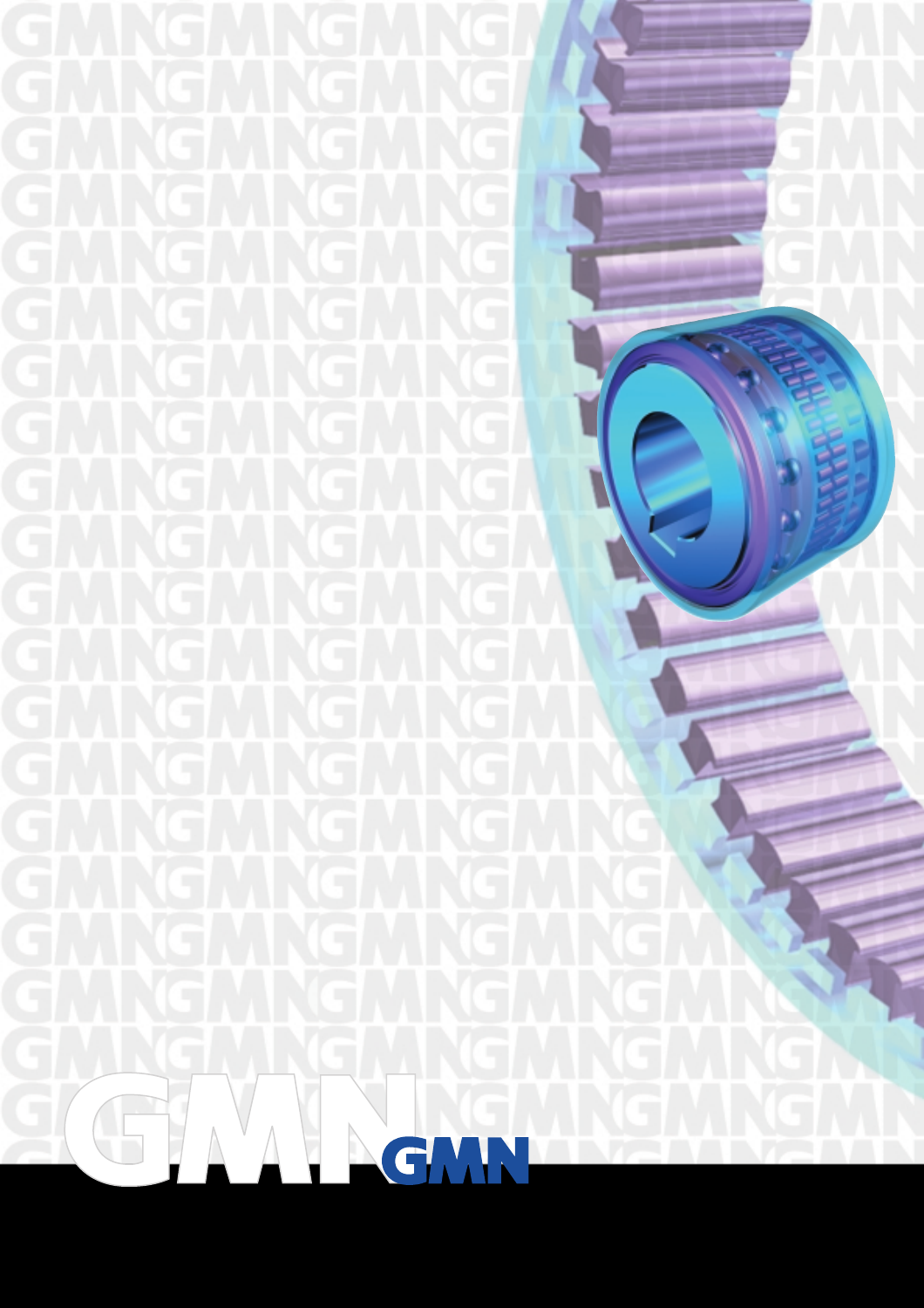### ALIGMN G

| Contents - Technical Advice                              | $\overline{2}$  |
|----------------------------------------------------------|-----------------|
| Series 400 - 8000 2 Product Lines for any Shaft Diameter | 3               |
| Series 400 - Survey of Types                             | $\overline{4}$  |
| <b>Basic Information Freewheel-Clutch Function</b>       | 5/6             |
| Basic Information Freewheel-Clutch Determination         | $7 - 9$         |
| Installation                                             | 10              |
| Mounting                                                 | 11              |
| <b>Freewheel-Clutches Dimensions</b>                     | $12 - 17$       |
| <b>Insert Element without Bearing</b>                    | 12 <sup>2</sup> |
| <b>Roller Bearing</b>                                    | 13              |
| Press Fit at Inner and Outer Ring                        | 14              |
| Keyway at Inner Ring and Press Fit at Outer Ring         | 15              |
| <b>Ball Bearing Sizes</b>                                | 16              |
| Back Stop with Momentum Lever                            | 17              |
| Lubrication                                              | 18/19           |
| Application and Installation                             | 20/21           |
| <b>Tolerance Table</b>                                   | 22              |
| <b>Technical Advice Conversion Factors</b>               | 23              |

The standard shaftdiameters covered by Type Series 400 reach from 2 to 80 mm depending on the single design. If your requirements exceed the maximum shaft sizes shown in the tables of dimensions please contact our technical staff to find the right solution without any obligation.

**GMN** is the trademark of the products of Paul Müller GmbH & Co. KG Unternehmensbeteiligungen. Catalog information represents

the technical standards of today – January 1998. Changes based on technical progess reserved.

### Catalog 9050 E 01/98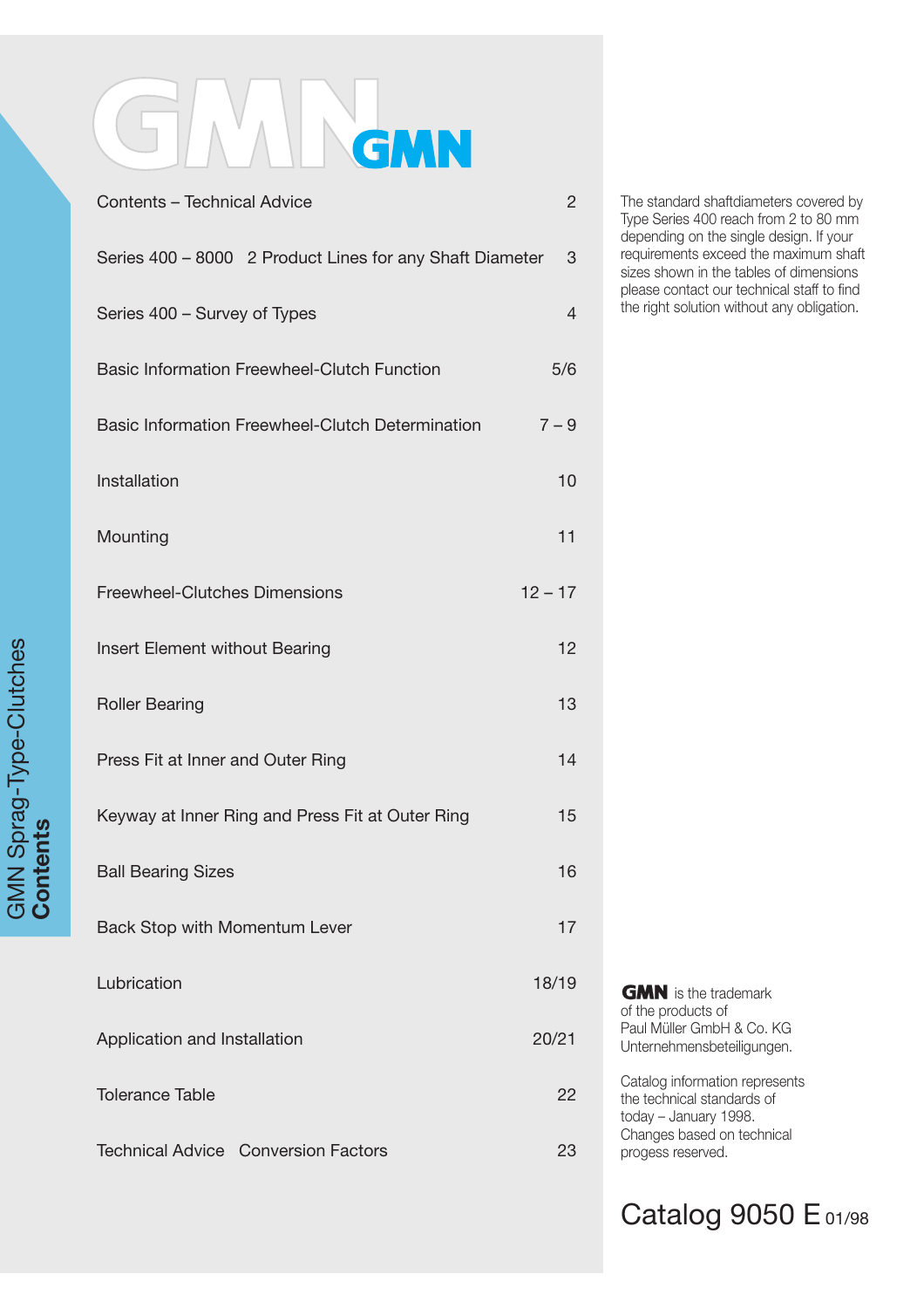#### 4 Characteristics and 3 Important **Benefits**

GMN produce Sprag-Type Freewheel-Clutches only.

These products have proven their reliability in high standard applications all over the world throughout decades.

There are some very special reasons for the high reliability of GMN-Clutches of Series 400:

1. The logarithmic spiral

2. Perfect spring loading

- 3. Small space requirements
- 4. Large number of sprags

which result in 3 very important benefits:

1. High accuracy

- 2. High torque capacity
- 3. Long life

For leading these benefits to perfect performance and maximum life some prerequisits have to be fulfilled by the user of our clutches.

We give some guide lines regarding: design of mating parts on pages 8 and 9, mounting fits on page 10, lubrication on pages 18 and 19.

If in doubt, please do not hesitate to contact the technical staff for more detailed information.



#### Sprags Height and Shaft Sizes

Type series 400 is based on a 4 mm high sprag. It offers clutches for shaft diameters from 2 to 80 mm. For larger shafts GMN offer the series 8000. Please see on bottom.

#### Important Applications

Out of a large variety of applications our clutches are used for in many countries, we demonstrate a survey of the most important one's:

- Conveyers (Back Stopping)
- Conveyers (Speed Compensation)
- Copiers (Paper Feeding)
- Diesel Engines (Starter Handle)
- Furniture Production (Glue Roller Drive)
- High Voltage Switches
- Mixers (Safety Clutch)
- Motor Bikes (Automatic Gear)
- Packaging Machines (Overrunning Clutch)
- Paper Handling (Material Feed)
- Printing Presses (Ink Roller Drive)
- Sowing Machines (Seed Feeder)
- Textile Machines (Material Feed)
- Winches (Back Stop).

#### Type Series 8000

Based on a 8.33 mm high, newly developed sprag we just offer insert elements and customer oriented specials. Further type ranges with hardened and ground race rings, with and without bearing support are subject to design and development.

Just now we serve shaft sizes from 38 mm to 130 mm. other sizes on request. There are inch sizes available too.



Please get a first impression on this new source for clutch applications for medium sized shafts – Series 8000 – by asking for catalog 9015 E.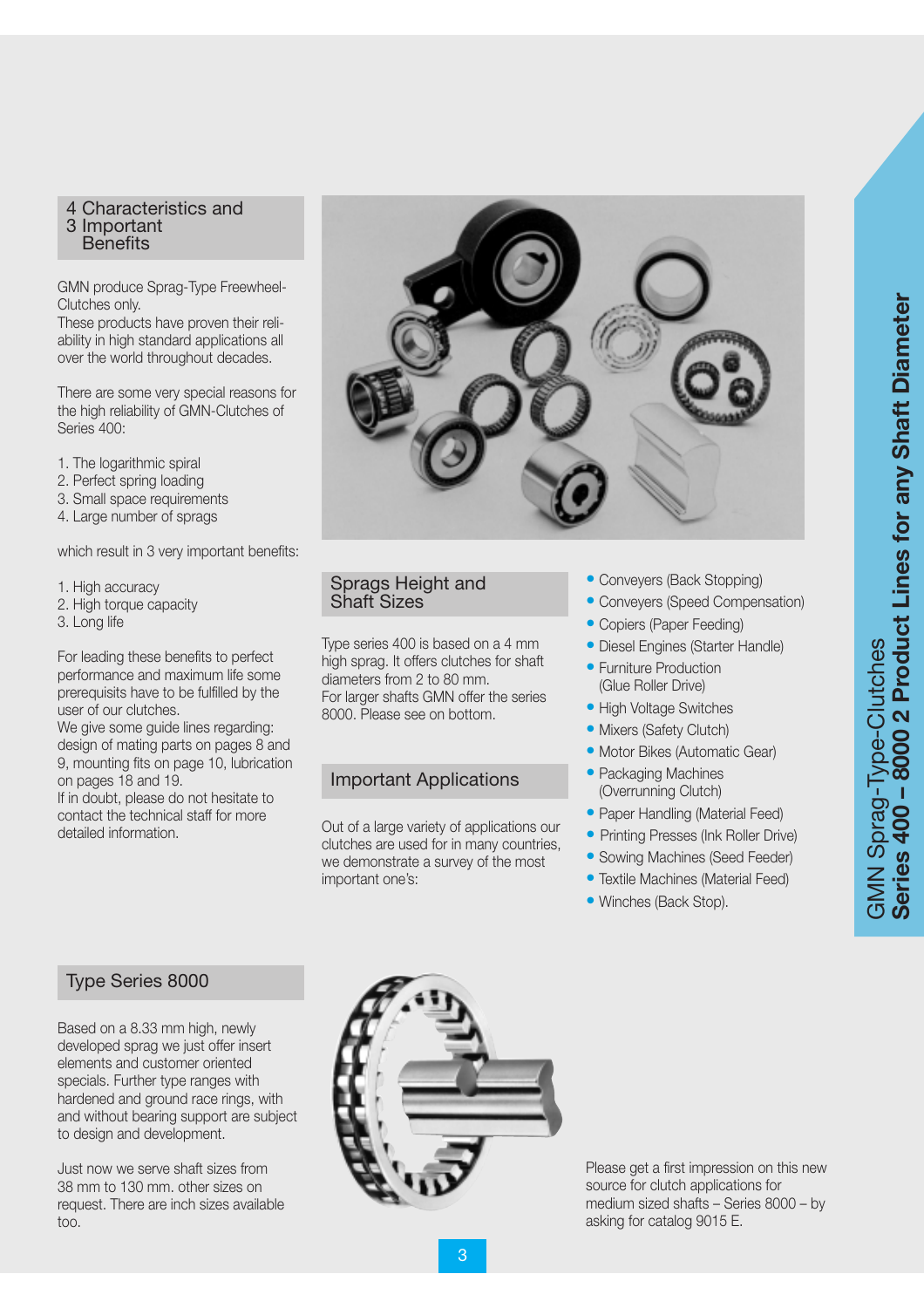# GMN

#### Freewheel-Clutch

as an insert element, unsupported

#### Roller Bearing RL 400

#### Clutch support bearing



| FE 400 (M) | Shaft diameter of 14 to 80 mm |
|------------|-------------------------------|
| FE 400 Z   | Shaft diameter of 4 to 80 mm  |
| FE 400 Z2  | Shaft diameter of 2 to 60 mm  |
|            | <b>Roller Bearing</b>         |
| RL 400     | Shaft diameter of 4 to 80 mm  |

#### Freewheel-Clutch

with press fit at inner and outer ring



| l FR       | 400              | shaft diameter 10 to 60 mm |                                     |
|------------|------------------|----------------------------|-------------------------------------|
| FP         | 400              | shaft diameter 10 to 60 mm |                                     |
| <b>FPD</b> | 400 <sup>7</sup> |                            | shaft diameter 30 and 40 mm; sealed |

### Freewheel-Clutch

with keyway at inner ring and press fit at outer ring

### Ball Bearing Freewheel-Clutch

with pressfit at inner and outer ring

Dimensions according to deep groove ball bearings DIN 625 bearing series 62

#### **Clutch-Series FK 62 . .**

Same sizes available with keyway too.

#### **Clutch-Series FKN 62 . .**



FKN 62.

| <b>FK 6203</b>     | shaft diameter 17 mm                                     |
|--------------------|----------------------------------------------------------|
| <b>FK 6203-RS</b>  | single seal                                              |
| FK 6204            | shaft diameter 20 mm                                     |
| <b>FK 6204-RS</b>  | single seal                                              |
| <b>FK 6204-2RS</b> | double seal                                              |
| FK 6205            | shaft diameter 25 mm                                     |
| <b>FK 6205-RS</b>  | single seal                                              |
| FK 6205-2RS        | double seal                                              |
| FK 6206            | shaft diameter 30 mm                                     |
| <b>FK 6206-2RS</b> | double seal                                              |
| FK 6207            | shaft diameter 35 mm                                     |
| <b>FK 6207-2RS</b> | double seal                                              |
| FK 6304-2RS        | shaft diameter 20 mm                                     |
|                    | double seal                                              |
|                    | Same sizes available with keyway too. Except FK 6304-2RS |



|         | FRN 400 | shaft diameter 10 to 45 mm         |  |
|---------|---------|------------------------------------|--|
| FN      | $400 -$ | shaft diameter 15 to 40 mm         |  |
| FND 400 |         | shaft diameter 15 to 40 mm; sealed |  |

### Backstop

with momentum lever

RA 400 shaft diameters 15 mm to 40 mm

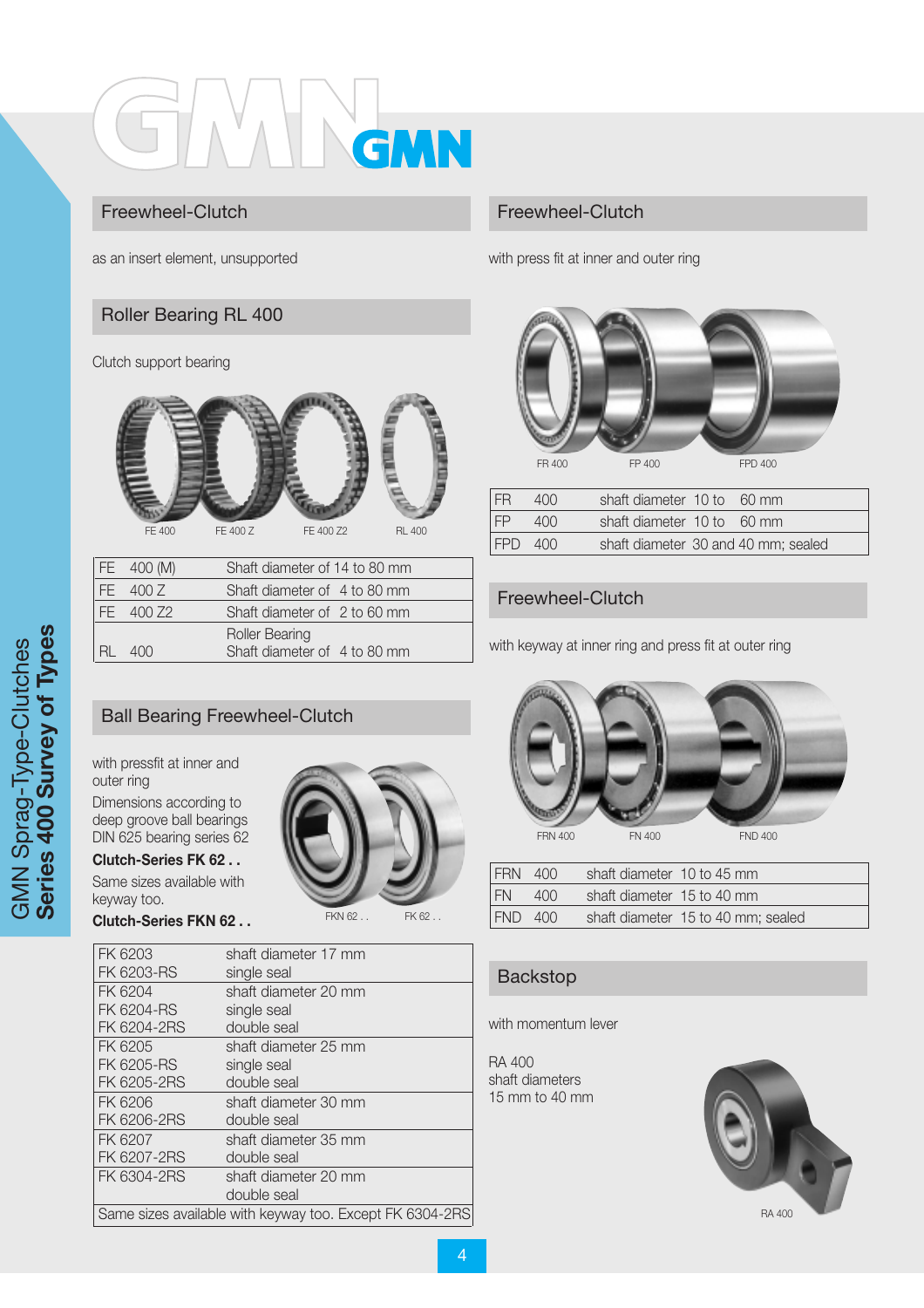#### Freewheel-Clutch description

Freewheel-clutches transmit or support torque moment by friction contact in one direction and permit idling in the opposite direction.

Freewheel-clutches are used as:

Indexing elements to change from oscillating to intermittent rotary motion.

Backstops to prevent self reversing due to load condition when the machine is not activated.

Overrunning clutches to maintain driven unit activated even during slowdown, or in the case of two speed operation (by independent motors) to switch to the higher speed by passing the slower.

A large quantity of freewheel-clutches with varying design features and dimensions are available, depending on requirements such as: torque, indexing frequency, idling speed and environment.

The supporting equipment around the clutch has to be built accurately and of high quality for the clutch to operate pro-

perly. This is why we offer support units or complete assemblies of free-wheelclutches.

Lubrication is especially important to obtain maximum life of freewheelclutches. Good lubrication decreases drag. Please refer to our Lubrication Selection Table for proper selection. See pages 18/19. GMN Clutches (except the sealed clutches of series FND, FPD, FK 62..-RS, FK 62..-2RS, FKN..-RS and FKN..-2RS) are shipped rustprotected – not lubricated.

For extreme applications, please consult with our technical staff.

#### The sprag

All GMN freewheel-clutches are spragtype clutches.

The shape and engagement angle of our sprags assure high quality and top performance. We developed two sprags for our 400 – 8000 models, which are unique because of two important features: the engagement curve,

especially designed for each size of sprag, based on the special requirements caused by the different sizes of shafts each sprag is supposed to work on and the smallest head surface. We reduced the force of gravity caused by high indexing frequency, through our small and light sprags.

#### The logarithmic spiraled engagement curve

The logarithmic spiraled engagement curve is the prerequisite for precise indexing and long operating life. Especially for small shaft diameters. To achieve these factors it is important that all sprags engage simultaneously and in the same angle for torque pickup. Equal force acting on all sprags is required from the instant of engagement to full torque transfer. This is derived from the general mathematical formula for logarithmic spirals.

$$
r_{\gamma} = r_{o} \cdot e^{cot \psi \cdot \gamma}
$$
  
and  

$$
\psi = 90^{\circ} - \alpha_{i}; \alpha_{a}
$$

It is important that the pitch angle remains equal on all points along the tangent line. Furthermore, the engagement angles of the sprags are stabilized in all zones of contact over the entire engagement zone.

The installation of freewheel-clutches causes the sprags to be positioned in varying sloping positions, resulting from the tolerance in the engagement track (shaft and housing) and the eccentricity. Equal force distribution and equal straining forces on all individual sprags are a result of individual engagement and identical engagement angles.

High switching frequency with extra long life is achieved through the theoretical foundation and the practical design. This is why GMN freewheel-clutches are so outstanding.

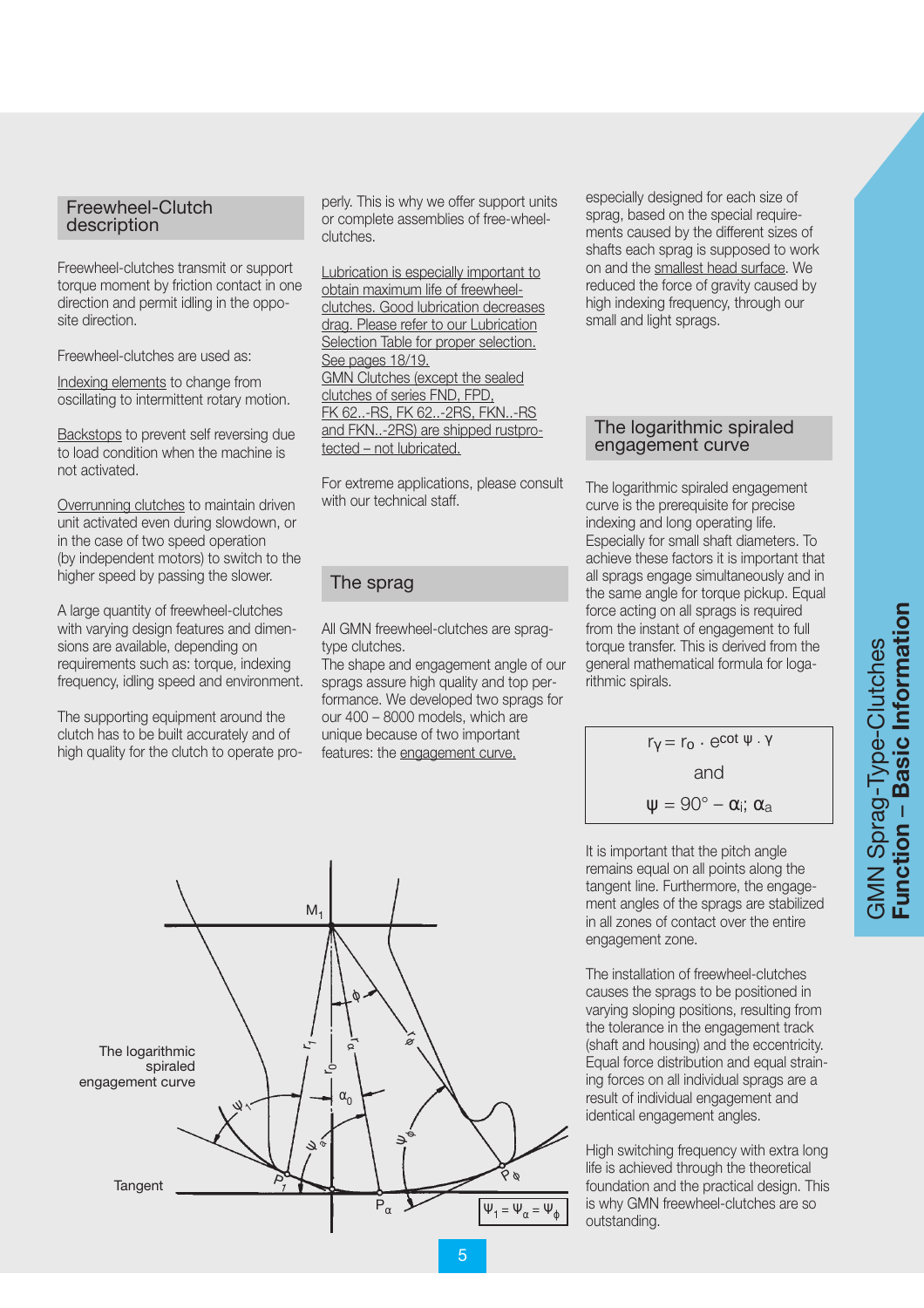

Engagement of sprags When load is applied, the sprags roll in on their engagement surfaces until a balance of forces between the torque and the tension of all clutch components (shaft, sprag, outer ring) is achieved. The distance and the necessary height difference ∆ of the sprag, measured over both engagement tracks, is the operating zone.

> The size of the engagement angle  $\gamma$  is determined by the applied torque (moment) and the force of reaction of the expansion ∆ from the outer and inner parts. The engagement angle γ creates between outer and inner ring an angle of twist  $\vartheta$ , which will remain equal with constant operating conditions and should not be considered slippage or intermittent slippage.

To prevent a "tip over" of the sprag at extreme overload, the logarithmic spiral is increased outside of the operating zone. This results in a larger pitch angle  $ψ$  and larger engagement anlges  $α<sub>i</sub>$  and  $\alpha$ <sub>a</sub>. A failure of a sprag will only take place when the overload is 2 to 3 times the nominal torque moment.

#### Engagement force

The engagement force acting on the sprags has to be determined for each individual application of the freewheelclutch to assure the best compromise between idling wear and perfect torque pickup. To keep engagement forces at their lowest level, we designed our freewheel-clutches so that only a small moment of inertia works against the indexing movement.

#### Torque moment diagram

Outer engagement 90 track diameter  $D_1$  in mm = clutch size coding  $(42 \stackrel{\triangle}{=} 442)$ 

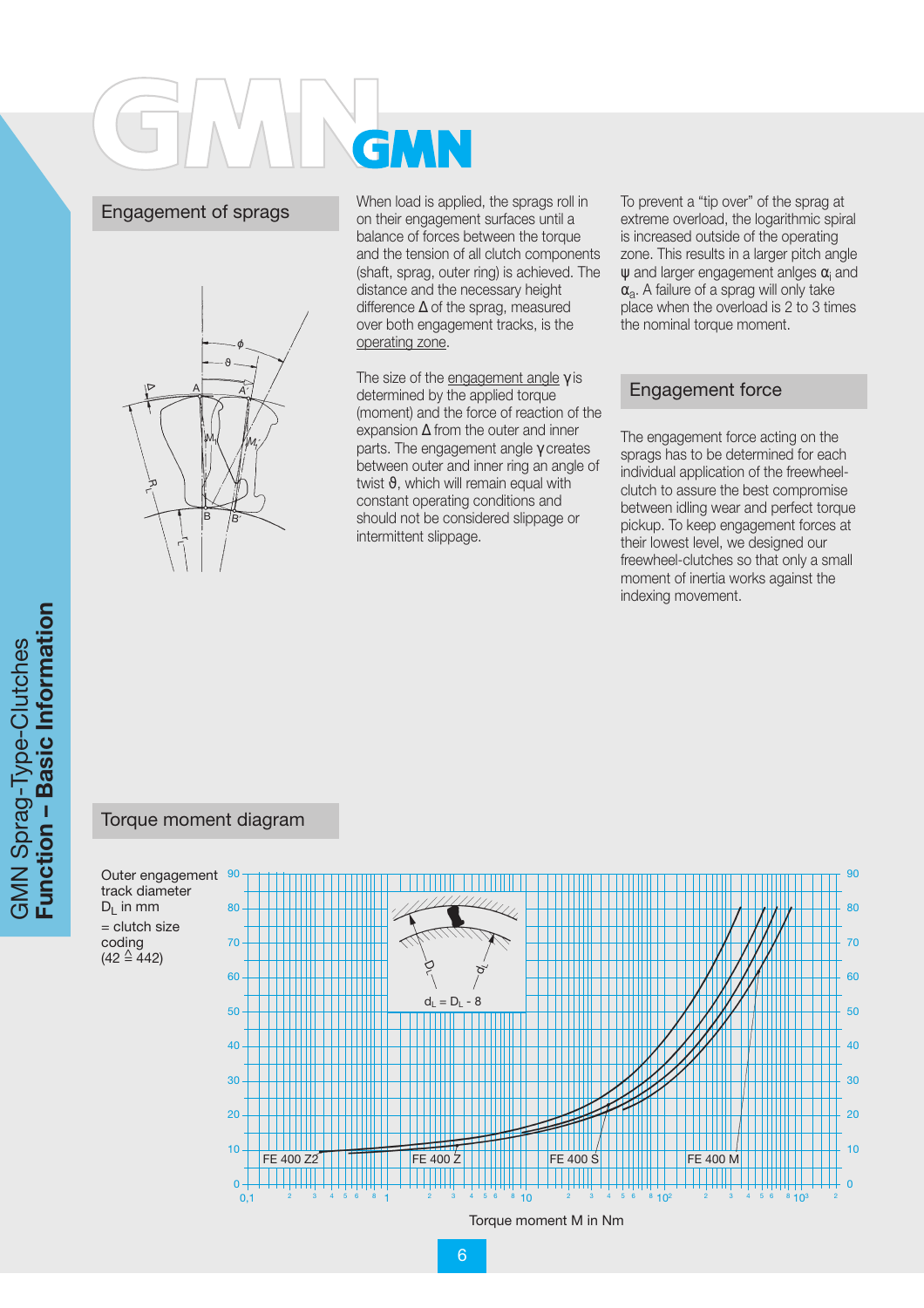#### Functional parts

Over and above the mentioned mathematical prerequisites for the engagement surface of the sprags and their proper and reliable functioning, there are design characteristics which make optimum usage possible based on the mathematical conditions.

The sprags with their constant engagement angles, based on the logarithmic spiraled engagement curve, assure exact indexing. This will provide good guidance through the cage and reliable pretension. Through the force direction of the spring, the sprags receive pretension within the cage and are forced to the inside. The enlarged head of the sprag prevents a slip through to the inside.

#### Press fit of thin walled rings

The thin walled freewheel-clutch rings transmit the torque moment with the friction contact of the press fit. Slippage of the pressed in or pressed on rings is impossible, because the friction contact of the ring to the bore and to the shaft, increases in proportion to the applied torque moment.

Slippage will not occur even when an unusual amount of moment or load takes place. The tangential force  $F_{T_A}$  =  $M/R_L$  respectively.  $F_{Ti} = M/r_L$  presses the rings with approximately 20 times the normal force  $\mathsf{F}_\mathsf{Na,i}$  =  $\mathsf{F}_\mathsf{Ta,i}$   $\cdot$  cot  $\alpha_\mathsf{i}$  ( $\alpha_\mathsf{a}$ ). This increases the press fit preset friction contact.

#### hub outer ring <u>F<sub>Ta</sub></u>  $\alpha$ <sub>a</sub>  $\mathsf{F}_\mathsf{Na}$ FNi friction contact  $_{\rm Ti}$  $\alpha$ <sub>i</sub> inner ring **shaft**

#### Meander spring

A special three-dimensional meander shaped spring was developed for our freewheel-clutch model FE 400, also called FE 400 M.

This spring is made of spring steel wire, class II quality and produced in the endless method on a spring forming machine designed and built by GMN.



#### Freewheel-Clutch FE 400 (FE 400 M)

These freehweel-clutches are especially suited for every precise and fast indexing application.

The meander spring is hooked to the sprag and supported through the cage. Over a long spring distance with two force components  $F_B$  and  $F_T$  (bending and torsion) spring tension  $F_R$  is maintained to optimum pretension for each of the individual sprags.

This freewheel-clutch can also be used as a backstop with idling speeds of  $v \leq 20$  m/min.



#### Freewheel-Clutch FE 400 Z and FE 400 Z2

This model is used as a backstop or overrunning clutch at idling speeds of  $v < 60$  m/min.

A circular spring is placed over all sprags for pretension, due to the small leverarm "s". This causes a minor drag torque which results in free running.

This type of pretension is available in two series with different widths (see page 12).

For low indexing frequency  $n_{\rm s}$   $\leq$  20 Hz this freewheel-clutch can be used as an indexing element.



#### Freewheel-Clutch FE 400 S

The operating range of this freewheelclutch is at very high idling speeds of  $v > 60$  m/min.

The design is equal to type Z. This clutch has two cages. The first cage has friction contact with the outer ring. The brass drag cage, which has friction contact on the inner ring, allows the sprags to lift off of the inner track for wear free running in the idling direction.

This freewheel-clutch cannot be used as an indexing element.

This type is not a standard item!

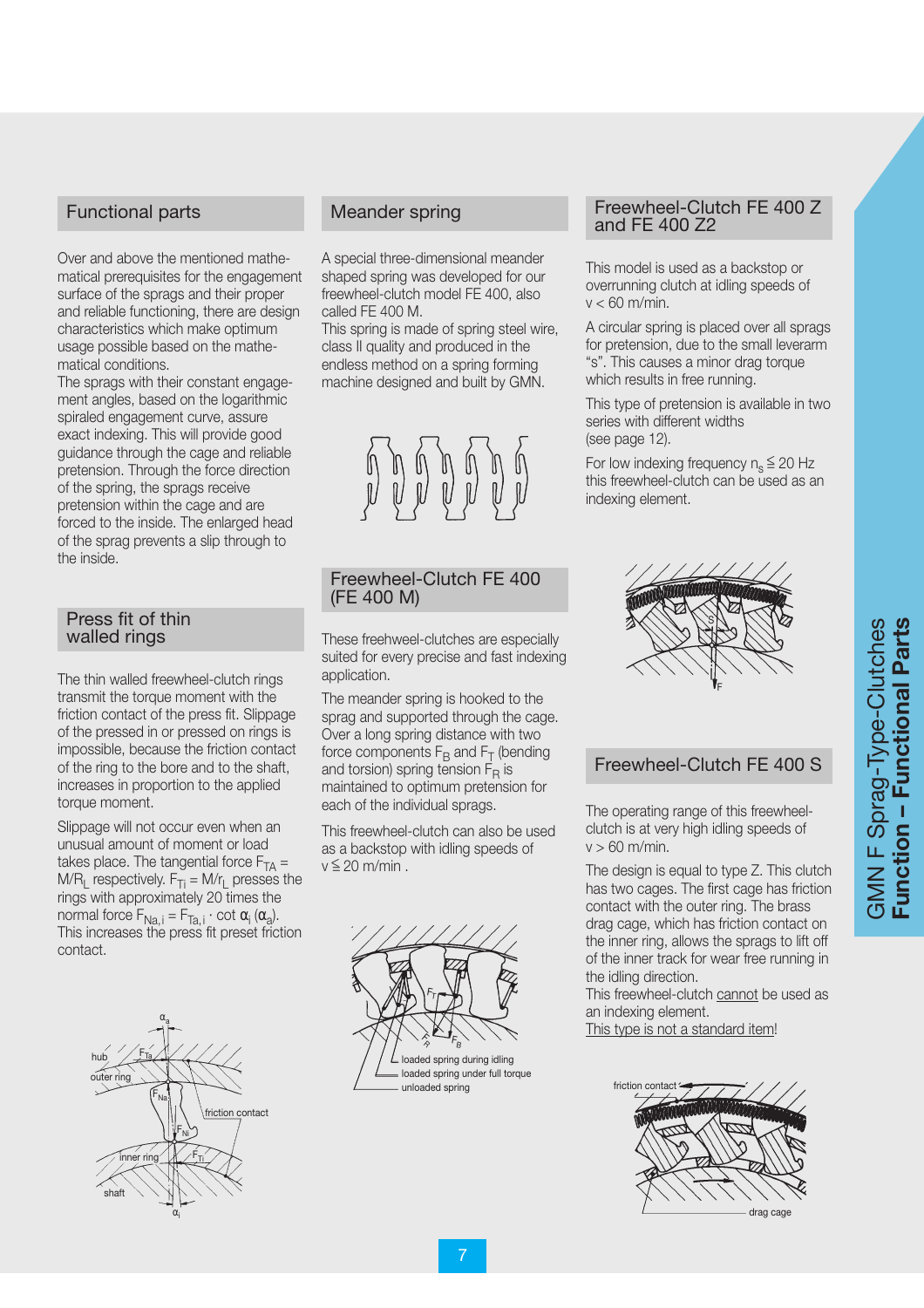#### Idling requirements

We recommend the use of a freewheelclutch from the "Z" series when it is used as a backstop, exceeding a peripheral speed v > 20 m/min of the inner raceway.

The listed idling speeds  $n_{max}$  shown in the dimension tables are maximum values to achieve  $L_1 = 1000$  hours of operating life. Slower revolutions n increase the operating life L.

 $L_1 = 1000 \cdot$  $\left(\frac{n_{\text{max}}}{n}\right)^{1,25}$ 

| Optimum operating life    |                 | Inner ring rotating, oil lubricated    |
|---------------------------|-----------------|----------------------------------------|
| Decreasing operating life | $L_2 = 0.8 L_1$ | Outer ring rotating, oil lubricated    |
|                           | $L_3 = 0.7 L_1$ | inner ring rotating, grease lubricated |
|                           | $L_4 = 0.6 L_1$ | Outer ring rotating, grease lubricated |

#### Nominal torque moment and overload

Depending upon the application in which a freewheel-clutch is used, peak load conditions may be encountered, which go far above the nominal torque moment "M".

If data on peak strain for load conditions are not available, the service factors  $S_{A, F, K, M, T}$  listed below can be used with nominal torque moment data.

| Indexing<br>element: |                    | $M_t = M_m \cdot S_F \cdot S_M \cdot S_T$               |
|----------------------|--------------------|---------------------------------------------------------|
| Back-<br>stopping:   |                    | $M_t = M_m \cdot S_A \cdot S_T$                         |
| Over-<br>running:    |                    | $M_t = M_m \cdot S_M \cdot S_K \cdot S_T$               |
|                      |                    | $M_t$ = theoretical operating<br>torque moment          |
|                      | M                  | = nominal torque<br>moment (catalog data)               |
|                      |                    | $M_m$ = average nominal torque<br>moment on the machine |
|                      | $M_{\rm t} \leq M$ |                                                         |

The service factors are approximate values and can be used only as a guide for size selection of a freewheel-clutch at given nominal torque moment.

In extreme cases, it is safe to determine the peak torque requirements by strain gauge, especially for the peak load conditions encountered through high switching frequencies, for the selection of a freewheel-clutch.

| Moving mass                                                                                                  | $\rm S_{\rm A}$ | $\mathbb{S}_\mathsf{M}$ |
|--------------------------------------------------------------------------------------------------------------|-----------------|-------------------------|
| Light mass<br>Small mechanical fixtures<br>electric devices, machine tools                                   |                 | 1.25                    |
| Medium mass<br>Printing presses, machine tools<br>small conveying installations,<br>conveyer or feed systems | 1.2             | 1.65                    |
| Large mass<br>Load carrying equipment<br>heavy presses and machines,<br>heavy duty equipment                 | 1.8             | 2.5                     |

| Engines and motors                              |             |
|-------------------------------------------------|-------------|
| <sup>I</sup> Electric motors                    | $1 - 2$     |
| internal combustion engines ( $\delta$ < 1:100) | $1.3 - 2.5$ |



| Freewheel-clutch temp.                  |      |
|-----------------------------------------|------|
| $68^{\circ}$ F = 20 $^{\circ}$ C        | 1.00 |
| $104^{\circ}$ F = 40 $^{\circ}$ C<br>to | 1.05 |
| $140^{\circ}$ F = 60 $^{\circ}$ C       | 1.10 |
| 176 $\degree$ F = 80 $\degree$ C        | 1.20 |
|                                         |      |

#### Clutch design

All torque moment specifications "M" in this catalog correspond with the transferable nominal moment of each freewheel-clutch. The torque moment "M" includes a service factor of 1.2. Plastic deformation will not take place until the torque moment reaches 1.2 M, caused by momentary overload conditions; at this stage penetrating depth is permissible.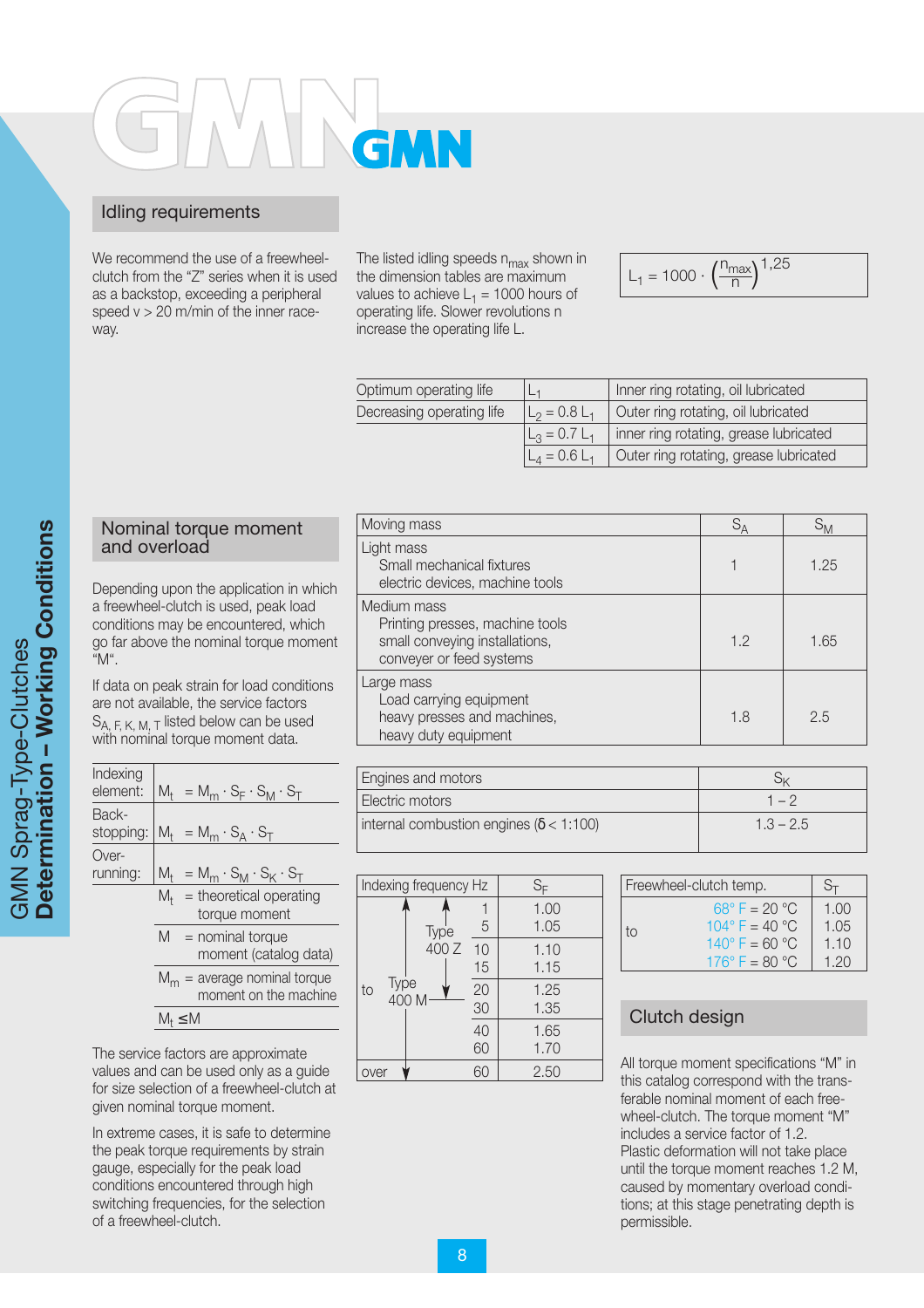For proper operation of the freewheelclutch at full load and above, it is important that the expansion ∆ D of 50 µm microns at the outer and inner ring is not exceeded.

$$
\Delta D = \Delta D_L + \Delta d_L
$$

12

Width B in mm

For calculations we recommend you to take the wall thickness corresponding to the ring width from the cross-sectional area diagram.

#### Crossectional area diagrams

The calculations for the diagrams are based on the load equation for the

**Outer ring** 

|  | $\sigma_a$ zul = $\frac{M \cdot \cot \alpha_a}{T}$ . $R^2 + R_1^2$                                  |
|--|-----------------------------------------------------------------------------------------------------|
|  | $2 \cdot \pi \cdot B_a$ R <sub>1</sub> <sup>2</sup> (R <sup>2</sup> – R <sub>1</sub> <sup>2</sup> ) |

Inner ring

| $\sigma_i$ zul = $\sim$ | $\frac{M \cdot \cot \alpha_i}{r^2 + r^2}$     |
|-------------------------|-----------------------------------------------|
|                         | $2 \cdot \pi \cdot B_i$ $r_1^2 (r_1^2 - r^2)$ |

inner and outer ring, the permissable material capacity  $\sigma_{zul}$  = 200 N/mm<sup>2</sup> and the rolling-elements-pressing  $p_H = 4000$  N/mm<sup>2</sup>.

Values of "width" and corresponding "wall thickness" as shown in the diagrams are only valid for:

a) thin walled hub with solid shaft or b) thick walled hub with hollow shaft

Should a freewheel-clutch be mounted in a thin walled hub with a hollow shaft, the cross section area must be enlarged to the point where the permissible expansion will not be exceeded.

When calculating freewheel-clutches with rings, one can include the wall thickness of the thin walled rings of 2 mm up to size 442 and 2.5 mm starting with size 448.

The diagram curves cannot be extrapolated from the maximum width.

Diameters D<sub>I</sub> marked in the diagrams correspond with the catalog numbers (e.g. 42  $\triangleq$  442).



15 20 25 30 35 40

### FE 400 Z2



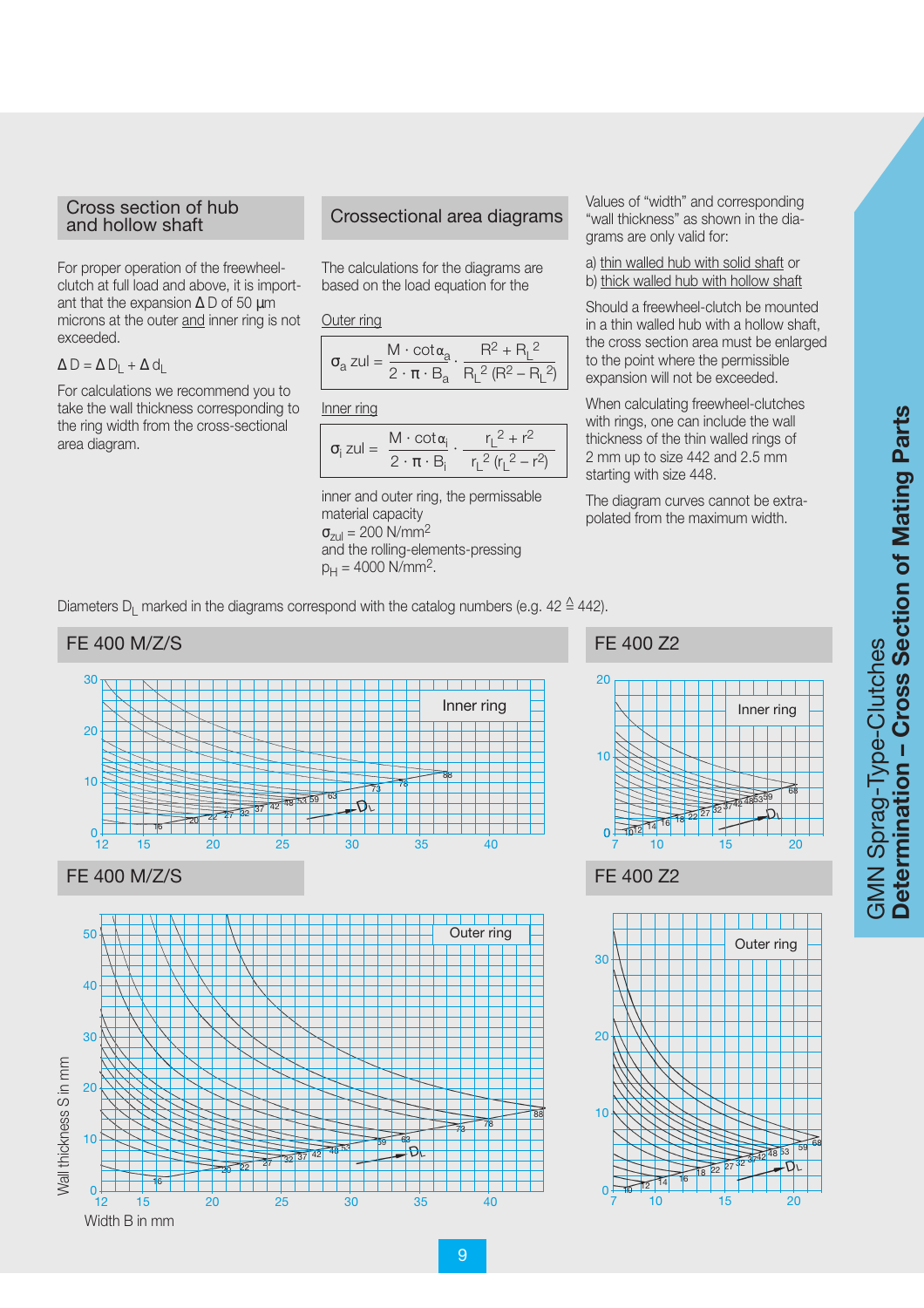#### 1. Freewheel-Clutches FE 400/Z/Z2/S and Roller Bearing RL 400

1.1. Surface and hardness:

The races of freewheel-clutches and roller bearings must be hardened and ground. The hardening depth (Eht) for surface hardness must be  $\geq 1.3$  mm for transmitting full torque moments. Lower torque moments require correspondingly lower depths.

Hardness:  $HRC = 60+2$ Eht  $\geq 1.3$  mm Surface:  $R_z \leq 1.6 \,\mu m$ 

1.2. Mounting tolerance

Bore  $D_L = H6$ Shaft  $d_L = h5$ See page 22

1.3. Freewheel-clutch and roller bearing require a collar, ring or snap ring (round edge towards freewheel-clutch) as a guide.

1.4. For ease of mounting, shaft and bore should have a chamfered edge.

1.5. The rollers of the roller bearings RL 400 can be ordered in eleven different tolerance classes, in steps of 2 microns ranging from +10 to –10 microns.

#### Order example:

50 roller bearings with 34 mm diameter x 42 mm diameter and tolerance class of +4 microns:

50 RL  $442 + 4$ .

If there is no tolerance ordered rollers of tolerance  $\pm 0$  microns will be delivered:

50 RL 442

#### 2. Freewheel-Clutches FR/FP/FPD/FRN/FN and FND 400

(M-, Z- and S models)

2.1. Machine parts, in which freewheelclutches are pressed in or on can be of ferrous or nonferrous material.

#### 2.2. Mounting tolerance:

thin walled ring with pressfit Bore  $D = H6$ thin walled ring with pressfit Shaft  $d = h5$ ring with keyway Shaft  $d = js6$  (k5) See page 22

2.3. Insert freewheel-clutches of models FR and FRN 400 have to be secured in the axial direction.

2.4. For pressed in or on freewheelclutch rings, no retainers are necessary for axial or radial security.

2.5. The inner rings of freewheelclutches FRN 400 have to be secured. The inner rings with keyway on the other models have to be secured in the axial direction only, if the pressed on outer machine part (gear or lever) is not axially secured.

2.6. When mounting freewheel-clutches with bearings do not apply pressure to bearing balls.

2.7. After installation a radial clearance between C2 and C5 will be reached. To create a clearance of C2 you should produce your shaft at the highest point and your housing at the lowest point of the allowed tolerances.

#### 3. Ball Bearing Sizes FK 62 . ./FKN 62 . .

3.1. Connecting parts like 2.1.

3.2. Mounting tolerance:

Bore  $D = N7$ Shaft  $d = n6$ See page 22

3.3. For pressed in or on rings, no retainers are necessary for axial or radial security.

3.4. When mounting do not apply pressure to bearing balls.

3.5. The RSR-seals used for these clutches would seal against dust and grease lubrication. Oil lubrication and merging into liquids is not possible.

3.6. Even the keywayed inner rings of series FKN 62.. have to be pressfitted for proper function. Pressfit will be achieved by using the correct tolerance of the shaft "n6"!.

#### 4. Backstop with Momentum Lever RA 400

4.1. Connecting shaft like 2.1.

4.2. Mounting tolerance:

Shaft  $d = js6 (k5)$ See page 22

4.3. The inner ring of the backstop has to be axially secured on the shaft.

4.4. The backstop can only be mounted or disassembled by way of the inner ring so that the bearing balls are not damaged.

#### 5. Engagement Direction

Different series of freewheel-clutches need to be ordered with the correct engagement direction. The engagement direction can be specified by catalog number.

Engagement direction right: When the shaft is driving to the right (clockwise) and the outer ring is driven through the sprags, (direction of view from the mounting side) suffix "R" not necessary.

Engagement direction left: When ordering a freewheel-clutch with opposite engagement, the suffix "L" must be placed after the catalog

For example: FE 422 L; FK 6205-RSL; RA 442 L; RA 453 ZL

number.

#### 6. Lubrication

GMN Clutches (except the sealed clutches of series FND, FPD, FK 62 . .-RS, FK 62 . .-2RS, FKN 62 . .-RS, FKN 62 . .-2RS, RA) are shipped rust protected – not lubricated.

See pages 18/19

**Attention: Please take care for total cleaning of freewheel rings and mating parts before pressfitting (no grease particles left in the pressfit area).**

10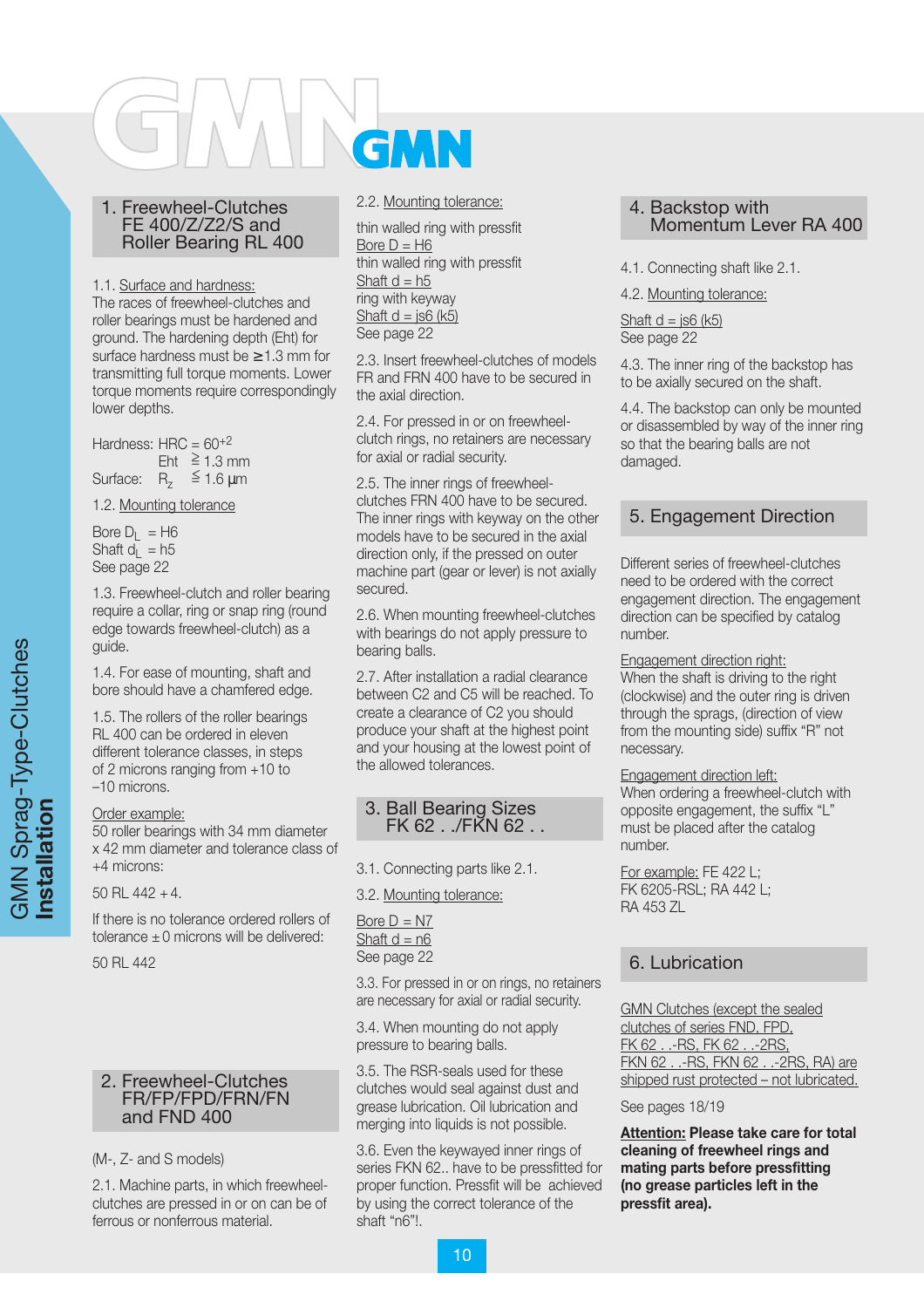#### 1. General information

For easy and safe installation, freewheelclutches FE 400 and FE 400 Z/Z2 are delivered on hard paper tubes. Only clutches of model FE 400 are surrounded with colored rubber rings, keeping

the sprags in a disengaged position, so clutches can be mounted easily. After removal of rubber ring the sprags will be engaged immediately to be ready for working.

Color of rubber ring for engagement direction: **r**ight = **r**ed **left** = **light green or transparent** 

#### 2. Montage

#### 2.1 **FE 400**



2.1. **FE 400** installation recommendations for large quantities.

-- Push freewheel-clutch off of the paper tube over the shaft, into the housing. After removal of the rubber ring, push freewheel-clutch into final position.

In the event that the insertion of the  $\blacktriangleright$ freewheel-clutch from the paper tube is difficult due to larger depth, use an adapter sleeve for ease of mounting.

#### 2.1. **FE 400**



Place freewheel-clutch in the housing and secure (retainer). Insert shaft with a turning and pushing motion.

clutch halfway on the shaft. This causes the sprags to tilt and reduces the diameter in relation to the size of the clutch frame. Now push shaft with the

This installation method is only possible

Freewheel-clutches model FE 400 S with drag cage should have side support washers, sleeve, or shoulder flange. There should be no recess for a retaining

freewheel-clutch in place.

ring on the mounting side.

with model FE 400 Z.

2.2. **FE 400 Z/Z2**



In the event that the shaft and outer part can not be chamfered, place freewheel-2.3. **FE 400 Z**



#### 2.4. **FE 400 S**



Freewheel-clutches "FE 400 Z/Z2" and "S" can be installed for left or right engagement. When ordering, specification for left or right engagement is not necessary.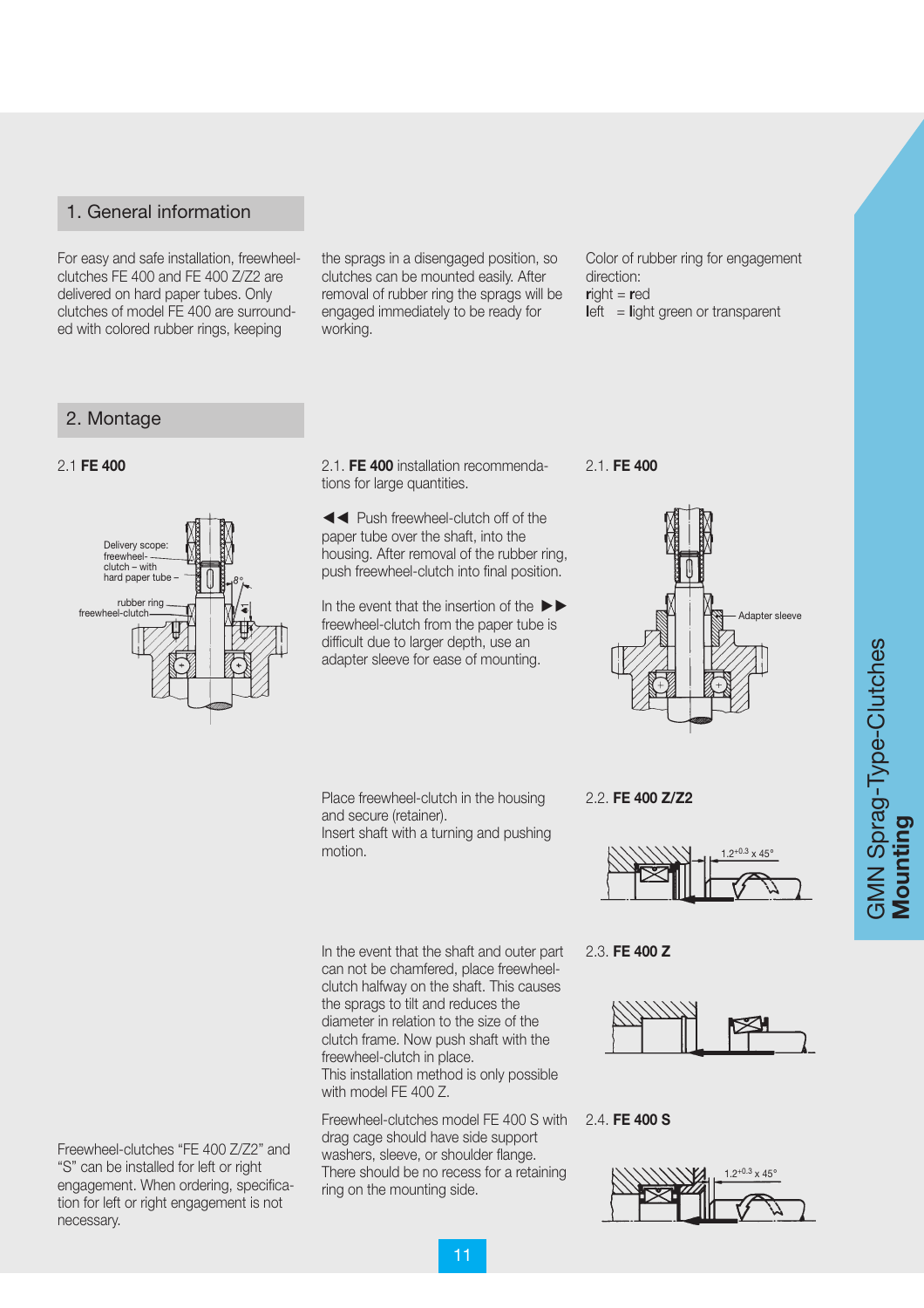# GMN

FE 400





FE 400 Z

FE 400 Z2



|                 | <b>Dimensions</b><br>[mm] |                 | <b>FE 400</b> |           | FE 400 Z        |        |                | FE 400 Z2      |             |        | Idling<br>speed    | <b>Dimensions</b><br>[inch] |        |
|-----------------|---------------------------|-----------------|---------------|-----------|-----------------|--------|----------------|----------------|-------------|--------|--------------------|-----------------------------|--------|
|                 |                           |                 |               | Torque    |                 |        | Torque         |                |             | Torque | Clutch             |                             |        |
| $d_{\parallel}$ | $D_1$                     | Part-<br>number | [ftlb]        | M<br>[Nm] | Part<br>number  | [ftlb] | M<br>[Nm]      | Part<br>number | M<br>[ftlb] | [Nm]   | $n_{max}$<br>[RPM] | $d_{L}$                     | $D_L$  |
| $\mathbf{2}$    | 10                        |                 |               |           |                 |        |                | FE 410 Z2 O    | 0.2         | 0.3    | 10 000             | .0787                       | .3937  |
| $\overline{4}$  | 12                        |                 |               |           | FE 412 Z        | 2.2    | 3              | FE 412 Z2      | 1.3         | 1.8    | 10 000             | .1575                       | .4724  |
| 5               | 13                        |                 |               |           |                 |        |                | FE 413 Z2      | 2.1         | 2.9    | 9 0 0 0            | .1969                       | .5118  |
| 6               | 14                        |                 |               |           | FE 414 Z O      | 5      | $\overline{7}$ | FE 414 Z2      | 1.9         | 2.6    | 8 500              | .2362                       | .5512  |
| 8               | 16                        |                 |               |           | FE 416 Z        | 9      | 12             | FE 416 Z2      | 5.6         | 7.6    | 7 500              | .3150                       | .6299  |
| 14              | 22                        | FE 422          | 36            | 48        | FE 422 Z        | 32     | 44             | FE 422 Z2 O    | 16          | 21     | 5 300              | .5512                       | .8661  |
| 15              | 23                        | <b>FE 423</b>   | 40            | 55        | FE 423 Z        | 36     | 48             | FE 423 Z2      | 18          | 24     | 5 200              | .5906                       | .9055  |
| 17              | 25                        | FE 425          | 50            | 68        | FE 425 Z        | 43     | 58             | FE 425 Z2 O    | 22          | 30     | 4700               | .6693                       | .9843  |
| 19              | 27                        | <b>FE 427</b>   | 59            | 80        | <b>FE 427 Z</b> | 49     | 66             | FE 427 Z2 O    | 27          | 36     | 4 4 0 0            | .7480                       | 1.0630 |
| 20              | 28                        | <b>FE 428</b>   | 64            | 87        | FE 428 Z        | 55     | 75             | FE 428 Z2 O    | 29          | 39     | 4 200              | .7874                       | 1.1024 |
| 22              | 30                        | FE 430          | 75            | 101       | FE 430 Z O      | 64     | 87             | FE 430 Z2 O    | 34          | 46     | 4 0 0 0            | .8661                       | 1.1811 |
| 24              | 32                        | FE 432          | 86            | 116       | FE 432 Z        | 71     | 97             | FE 432 Z2 O    | 39          | 52     | 3700               | .9449                       | 1.2598 |
| 25              | 33                        | FE 433          | 92            | 124       | FE 433 Z        | 79     | 107            | FE 433 Z2 O    | 41          | 56     | 3 600              | .9843                       | 1.2992 |
| 27              | 35                        | FE 435          | 104           | 141       | FE 435 Z O      | 90     | 121            | FE 435 Z2 O    | 47          | 64     | 3 4 0 0            | 1.0630                      | 1.3780 |
| 29              | 37                        | <b>FE 437</b>   | 117           | 158       | FE 437 Z        | 101    | 137            | FE 437 Z2 O    | 53          | 71     | 3 200              | 1.1417                      | 1.4567 |
| 30              | 38                        | <b>FE 438</b>   | 124           | 168       | FE 438 Z        | 106    | 144            | FE 438 Z2 O    | 56          | 76     | 3 100              | 1.1811                      | 1.4960 |
| 34              | 42                        | FE 442          | 152           | 207       | FE 442 Z        | 131    | 178            | FE 442 Z2      | 69          | 93     | 2 800              | 1.3386                      | 1.6535 |
| 35              | 43                        | FE 443          | 160           | 217       | <b>FE 443 Z</b> | 138    | 187            | FE 443 Z2      | 72          | 98     | 2700               | 1.3780                      | 1.6929 |
| 40              | 48                        | <b>FE 448</b>   | 201           | 272       | FE 448 Z        | 173    | 235            | FE 448 Z2 O    | 90          | 122    | 2 500              | 1.5748                      | 1.8898 |
| 42              | 50                        |                 |               |           | FE 450 Z O      | 155    | 210            | FE 450 Z2 O    | 96          | 130    | 2 400              | 1.6535                      | 1.9685 |
| 45              | 53                        | FE 453          | 246           | 333       | FE 453 Z        | 207    | 281            | FE 453 Z2      | 108         | 146    | 2 2 0 0            | 1.7717                      | 2.0866 |
| 50              | 58                        | FE 458          | 295           | 400       | FE 458 Z        | 254    | 345            | FE 458 ZS O    | 131         | 178    | 2 0 0 0            | 1.9685                      | 2.2835 |
| 51              | 59                        | FE 459          | 305           | 414       | FE 459 Z        | 263    | 357            | FE 459 Z2 O    | 133         | 181    | 2 0 0 0            | 2.0079                      | 2.3228 |
| 55              | 63                        | FE 463          | 348           | 472       | FE 463 Z        | 300    | 407            | FE 463 Z2 O    | 149         | 202    | 1 900              | 2.1654                      | 2.4803 |
| 60              | 68                        | FE 468          | 405           | 550       | FE 468 Z        | 349    | 474            | FE 468 Z2 O    | 179         | 243    | 1750               | 2.3622                      | 2.6772 |
| 62              | 70                        | <b>FE 470</b>   | 429           | 583       | FE 470 Z        | 370    | 502            |                |             |        | 1700               | 2.4409                      | 2.7559 |
| 65              | 73                        | FE 473          | 467           | 633       | FE 473 Z        | 402    | 545            |                |             |        | 1 600              | 2.5590                      | 2.8740 |
| 70              | 78                        | <b>FE 478</b>   | 532           | 722       | FE 478 Z        | 458    | 622            |                |             |        | 1500               | 2.7559                      | 3.0709 |
| 80              | 88                        | FE 488 O        | 674           | 914       | FE 488 Z O      | 581    | 788            |                |             |        | 1 300              | 3.1496                      | 3.4646 |

GMN Sprag-Type-Clutches<br>Insert Element without Bearing - Dimensions **Insert Element without Bearing – Dimensions**GMN Sprag-Type-Clutches

> Maximum radial clearance pending application 0.04 mm.  $\circlearrowright$  Not a stock item, delivery on request. Other sizes on request. 10 Nm ≈ 1 kpm, 10 N ≈ 1 kp – Dimensions subject to change!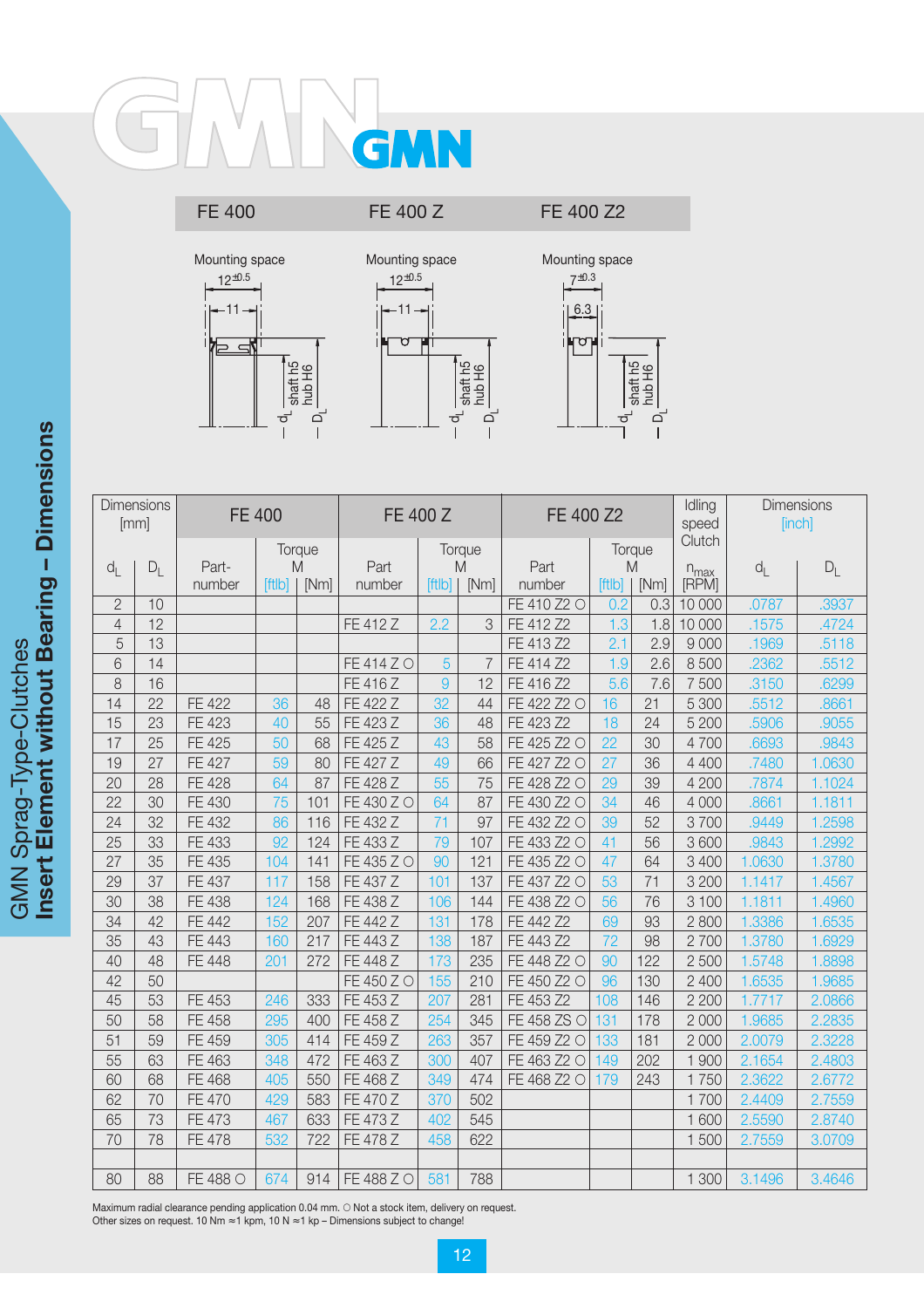

Tolerances of rollers and order example see page 10 paragraph 1.5.

|                | <b>Dimensions</b><br>[mm] | <b>RL 400</b>   |         | $\mathsf C$<br>dyn. | <b>Load Capacities</b> | $C_0$<br>static |         | Idling speed<br>Bearing<br>$n_{max}$ | [inch] | <b>Dimensions</b> |
|----------------|---------------------------|-----------------|---------|---------------------|------------------------|-----------------|---------|--------------------------------------|--------|-------------------|
| $d_L$          | $D_L$                     | Part<br>number  | [lb]    | [N]                 | [lb]                   | [N]             | oil     | [RPM]<br>grease                      | $d_L$  | $D_L$             |
| $\sqrt{2}$     | 10                        |                 |         |                     |                        |                 |         |                                      | .0787  | .3937             |
| $\overline{4}$ | 12                        | <b>RL 412</b>   | 564     | 2510                | 315                    | 1 400           | 55 000  | 45 000                               | .1575  | .4724             |
| 5              | 13                        |                 |         |                     |                        |                 |         |                                      | .1969  | .5118             |
| 6              | 14                        |                 |         |                     |                        |                 |         |                                      | .2362  | .5512             |
| $\,8\,$        | 16                        |                 |         |                     |                        |                 |         |                                      | .3150  | .6299             |
| 14             | 22                        | <b>RL 422</b>   | 1 1 1 5 | 4 9 6 0             | 787                    | 3 500           | 25 000  | 19 000                               | .5512  | .8661             |
| 15             | 23                        | <b>RL 423</b>   | 1 1 1 9 | 4 9 8 0             | 798                    | 3550            | 24 000  | 18 000                               | .5906  | .9055             |
| 17             | 25                        | <b>RL 425</b>   | 1 3 2 8 | 5910                | 1 0 2 3                | 4 5 5 0         | 21 000  | 17 000                               | .6693  | .9843             |
| 19             | 27                        | <b>RL 427</b>   | 427     | 6 3 5 0             | 1 1 4 8                | 5 1 1 0         | 20 000  | 15 000                               | .7480  | 1.0630            |
| 20             | 28                        | <b>RL 428</b>   | 425     | 6 3 4 0             | 1 160                  | 5 160           | 19 000  | 15 000                               | .7874  | 1.1024            |
| 22             | 30                        | <b>RL 430</b>   | 1515    | 6740                | 283                    | 5710            | 17 000  | 14 000                               | .8661  | 1.1811            |
| 24             | 32                        | <b>RL 432</b>   | 1508    | 6710                | 1 301                  | 5790            | 16 000  | 13 000                               | .9449  | 1.2598            |
| 25             | 33                        |                 |         |                     |                        |                 |         |                                      | .9483  | 1.2992            |
| 27             | 35                        |                 |         |                     |                        |                 |         |                                      | 1.0630 | 1.3780            |
| 29             | 37                        | <b>RL 437</b>   | 1 663   | 7 400               | 555                    | 6920            | 14 000  | 11 000                               | 1.1417 | 1.4567            |
| 30             | 38                        | <b>RL 438</b>   | 1 6 5 9 | 7 3 8 0             | 562                    | 6950            | 13 000  | 10 000                               | 1.1811 | 1.4960            |
| 34             | 42                        | <b>RL 442</b>   | 1890    | 8 4 1 0             | 1924                   | 8 5 6 0         | 12 000  | 9 0 0 0                              | 1.3386 | 1.6535            |
| 35             | 43                        | <b>RL 443</b>   | 1883    | 8 3 8 0             | 1930                   | 8590            | 12 000  | 9 0 0 0                              | 1.3780 | 1.6929            |
| 40             | 48                        | <b>RL 448</b>   | 2 1 6 4 | 9630                | 2 4 1 6                | 10750           | 10 000  | 8 0 0 0                              | 1.5748 | 1.8898            |
| 42             | 50                        |                 |         |                     |                        |                 |         |                                      | 1.6535 | 1.9685            |
| 45             | 53                        | <b>RL 453</b>   | 2 1 2 6 | 9 4 6 0             | 2 4 4 1                | 10 860          | 9 0 0 0 | 7 0 0 0                              | 1.7717 | 2.0866            |
| 50             | 58                        | <b>RL 458</b>   | 2 2 3 6 | 9950                | 2 6 9 5                | 11 990          | 8 500   | 6 500                                | 1.9685 | 2.2835            |
| 51             | 59                        | <b>RL 459</b>   | 2 3 7 3 | 10 560              | 2933                   | 13 050          | 8 0 0 0 | 6500                                 | 2.0079 | 2.3228            |
| 55             | 63                        | <b>RL 463</b>   | 2 4 1 1 | 10730               | 3 0 6 8                | 13 650          | 7 500   | 6 0 0 0                              | 2.1654 | 2.4803            |
| 60             | 68                        |                 |         |                     |                        |                 |         |                                      | 2.3622 | 2.6772            |
| 62             | 70                        | <b>RL 470</b>   | 2 6 27  | 11 690              | 3566                   | 15 870          | 7 000   | 5 0 0 0                              | 2.4409 | 2.7559            |
| 65             | 73                        | <b>RL 473</b>   | 2 605   | 11 590              | 3575                   | 15910           | 6500    | 5 0 0 0                              | 2.5590 | 2.8740            |
| 70             | 78                        | <b>RL 478 O</b> | 2 5 6 6 | 11 4 20             | 3591                   | 15 980          | 6 0 0 0 | 4700                                 | 2.7559 | 3.0709            |
|                |                           |                 |         |                     |                        |                 |         |                                      |        |                   |
| 80             | 88                        | <b>RL 488 O</b> | 2749    | 12 2 30             | 4 0 9 7                | 18 2 30         | 5 300   | 4 100                                | 3.1496 | 3.4646            |

 $\circlearrowright$  Not a stock item, delivery on request.

Other sizes on request. 10 Nm ≈ 1 kpm, 10 N ≈ 1 kp – Dimensions subject to change!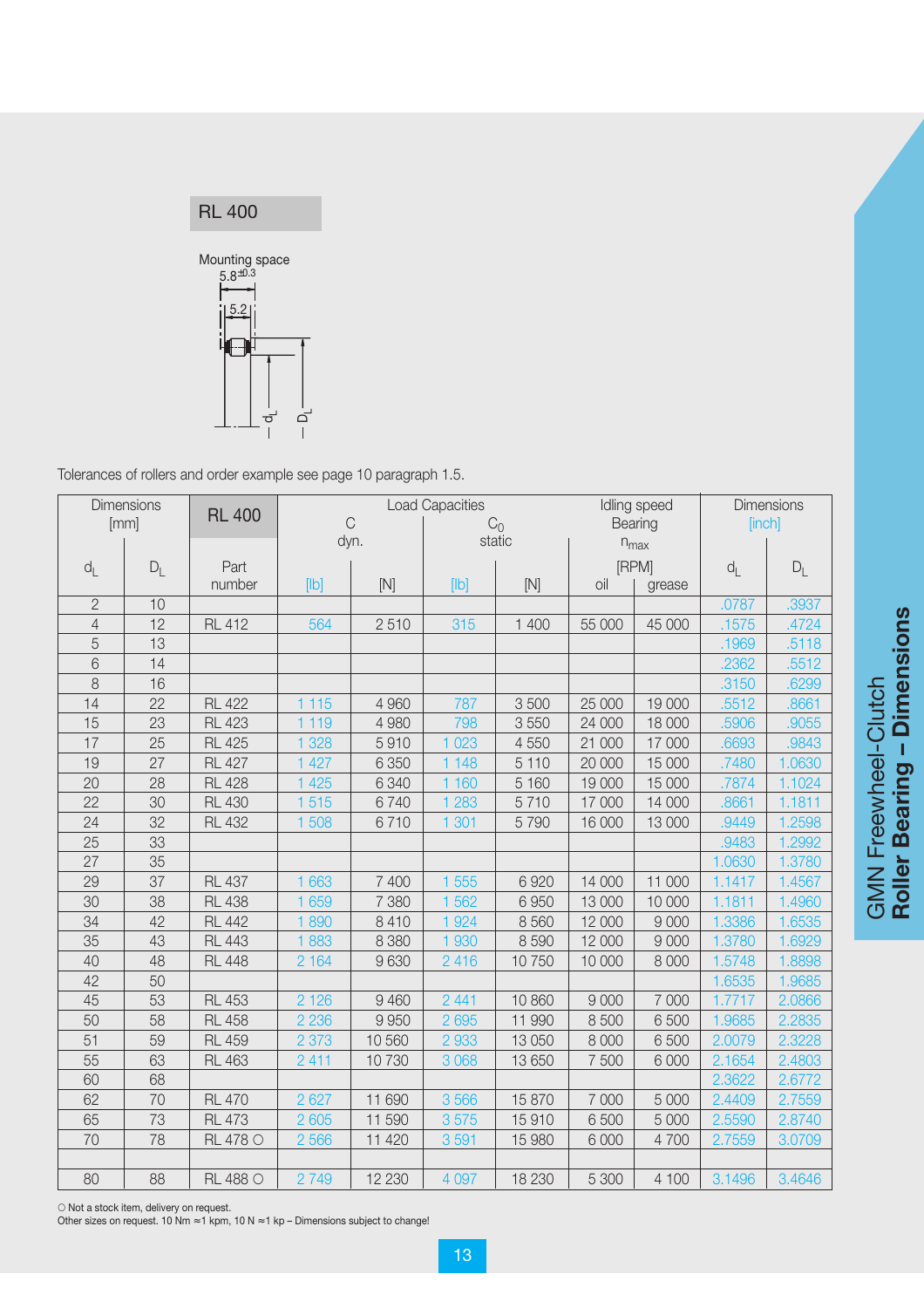

#### FR 400

FP 400

FPD 400  $\bullet$   $\circ$ 



without bearing support



with bearing



with bearing and double seal

|                             | shaft h5<br>hub H6<br>⊽ | $\Box$                                                                                                                                                                                                                                                           |             |                  | ರ      | shaft h5<br>hub H6<br>≏ |                           | shaft h5<br>hub H6<br>ರ<br>≏    |                     |             |                                                                                                        |  |
|-----------------------------|-------------------------|------------------------------------------------------------------------------------------------------------------------------------------------------------------------------------------------------------------------------------------------------------------|-------------|------------------|--------|-------------------------|---------------------------|---------------------------------|---------------------|-------------|--------------------------------------------------------------------------------------------------------|--|
|                             | without bearing support |                                                                                                                                                                                                                                                                  |             | with bearing     |        |                         |                           | with bearing<br>and double seal |                     |             |                                                                                                        |  |
|                             |                         |                                                                                                                                                                                                                                                                  |             |                  |        |                         |                           |                                 |                     |             |                                                                                                        |  |
| Dimensions<br>[mm]          |                         | <b>FR400</b>                                                                                                                                                                                                                                                     | FP 400      | <b>FPD400</b>    | M      | Torque<br>speed         | Idling                    |                                 | Load Capacities [N] | [lb]        |                                                                                                        |  |
| [inch]<br>d                 | D                       |                                                                                                                                                                                                                                                                  | Part number |                  | [ftlb] | [Nm]                    | $n_{\text{max}}$<br>[RPM] | <b>Ball</b>                     | C dynamic<br>Roller | <b>Ball</b> | $C_{\Omega}$ static<br>Roller                                                                          |  |
| 10                          | 26                      | <b>FR 422</b>                                                                                                                                                                                                                                                    | FP 422      |                  | 36     | 48                      | 5 300                     | 4 9 3 5                         | 4 9 6 0             | 2 0 8 5     | 3 500                                                                                                  |  |
| .3937                       | 1.0236                  | FR 422 Z                                                                                                                                                                                                                                                         | FP 422 Z    |                  | 32     | 42                      |                           | 1 109                           | 1 1 1 5             | 469         | 787                                                                                                    |  |
| 15                          | 31                      | <b>FR 427</b>                                                                                                                                                                                                                                                    | FP 427      |                  | 59     | 80                      | 4 4 0 0                   | 6 0 8 0                         | 6 3 5 0             | 2785        | 5 1 1 0                                                                                                |  |
| .5906                       | 1.2205                  | FR 427 Z                                                                                                                                                                                                                                                         | FP 427 Z    |                  | 49     | 66                      |                           | 1 3 6 6                         | 1 4 2 7             | 626         | 1 1 4 8                                                                                                |  |
| 20                          | 36                      | FR 432                                                                                                                                                                                                                                                           | FP 432      |                  | 86     | 116                     | 3700                      | 6555                            | 6710                | 3 1 7 5     | 5790                                                                                                   |  |
| .7874                       | 1.4173                  | FR 432 Z                                                                                                                                                                                                                                                         | FP 432 Z    |                  | 71     | 97                      |                           | 1 473                           | 1508                | 714         | 1 301                                                                                                  |  |
| 25                          | 41                      | <b>FR 437</b>                                                                                                                                                                                                                                                    | FP 437      |                  | 117    | 158                     | 3 200                     | 7 3 2 5                         | 7 400               | 3870        | 6920                                                                                                   |  |
| .9843                       | 1.6142                  | FR 437 Z                                                                                                                                                                                                                                                         | FP 437 Z    |                  | 101    | 137                     |                           | 1 646                           | 1 6 6 3             | 870         | 1 5 5 5                                                                                                |  |
| 30                          | 46                      | FR 442                                                                                                                                                                                                                                                           | FP 442      | <b>FPD 442</b>   | 152    | 207                     | 2 800                     | 7980                            | 8 4 1 0             | 4570        | 8 5 6 0                                                                                                |  |
| 1.1811                      | 1.8110                  | FR 442 Z                                                                                                                                                                                                                                                         | FP 442 Z    | <b>FPD 442 Z</b> | 131    | 178                     | O(1500)                   | 1793                            | 1890                | 1 0 27      | 1 9 2 4                                                                                                |  |
| 35                          | 53                      | <b>FR 448</b>                                                                                                                                                                                                                                                    |             |                  | 201    | 272                     | 2 500                     |                                 |                     |             |                                                                                                        |  |
| 1.3780                      | 2.0866                  | FR 448 Z                                                                                                                                                                                                                                                         |             |                  | 173    | 235                     |                           |                                 |                     |             |                                                                                                        |  |
| 40                          | 58                      | FR 453                                                                                                                                                                                                                                                           | FP 453      |                  | 246    | 333                     | 2 2 0 0                   | 8 6 9 0                         | 9 4 6 0             | 5 6 4 0     | 10 860                                                                                                 |  |
| 1.5748                      | 2.2835                  | FR 453 Z                                                                                                                                                                                                                                                         | FP 453 Z    | <b>FPD 453 Z</b> | 207    | 281                     | O(1200)                   | 1953                            | 2 1 2 6             | 1 2 6 7     | 2441                                                                                                   |  |
| 50                          | 68                      | FR 463                                                                                                                                                                                                                                                           | FP 463      |                  | 348    | 472                     | 1 900                     | 9 2 9 5                         | 10730               | 6700        | 13 650                                                                                                 |  |
| 1.9685                      | 2.6772                  | FR 463 Z                                                                                                                                                                                                                                                         | FP 463 Z    |                  | 300    | 407                     |                           | 2 0 8 9                         | 2411                | 1 50 6      | 3068                                                                                                   |  |
| 60                          | 78                      | FR 473                                                                                                                                                                                                                                                           | FP 473      |                  | 467    | 633                     |                           | 9535                            | 11 590              | 7 4 2 0     | 15910                                                                                                  |  |
| 2.3622                      | 3.0709                  | FR 473 Z                                                                                                                                                                                                                                                         | FP 473 Z    |                  | 402    | 545                     | 1 600                     | 2 1 4 3                         | 2 605               | 1 667       | 3575                                                                                                   |  |
| Idling speed for series FPD |                         | he load capacities "C" and "C <sub>o</sub> " are not valid for the FR 400 series!<br>laximum radial clearance for the FR 400 series pending application 0.02 mm.<br>Arrow on inner ring shows: idling direction of outer ring = locking direction of inner ring. |             |                  |        |                         |                           |                                 |                     |             | Other sizes on request.<br>Dimensions subject to change!<br>10 Nm $\approx$ 1 kpm; 10 N $\approx$ 1 kp |  |

 $\circ$ 

GMN Sprag-Type-Clutches

**Press Fit at Inner and Outer Ring – Dimensions**

GMN Sprag-Type-Clutches<br>Press Fit at Inner and Outer Ring - Dimensions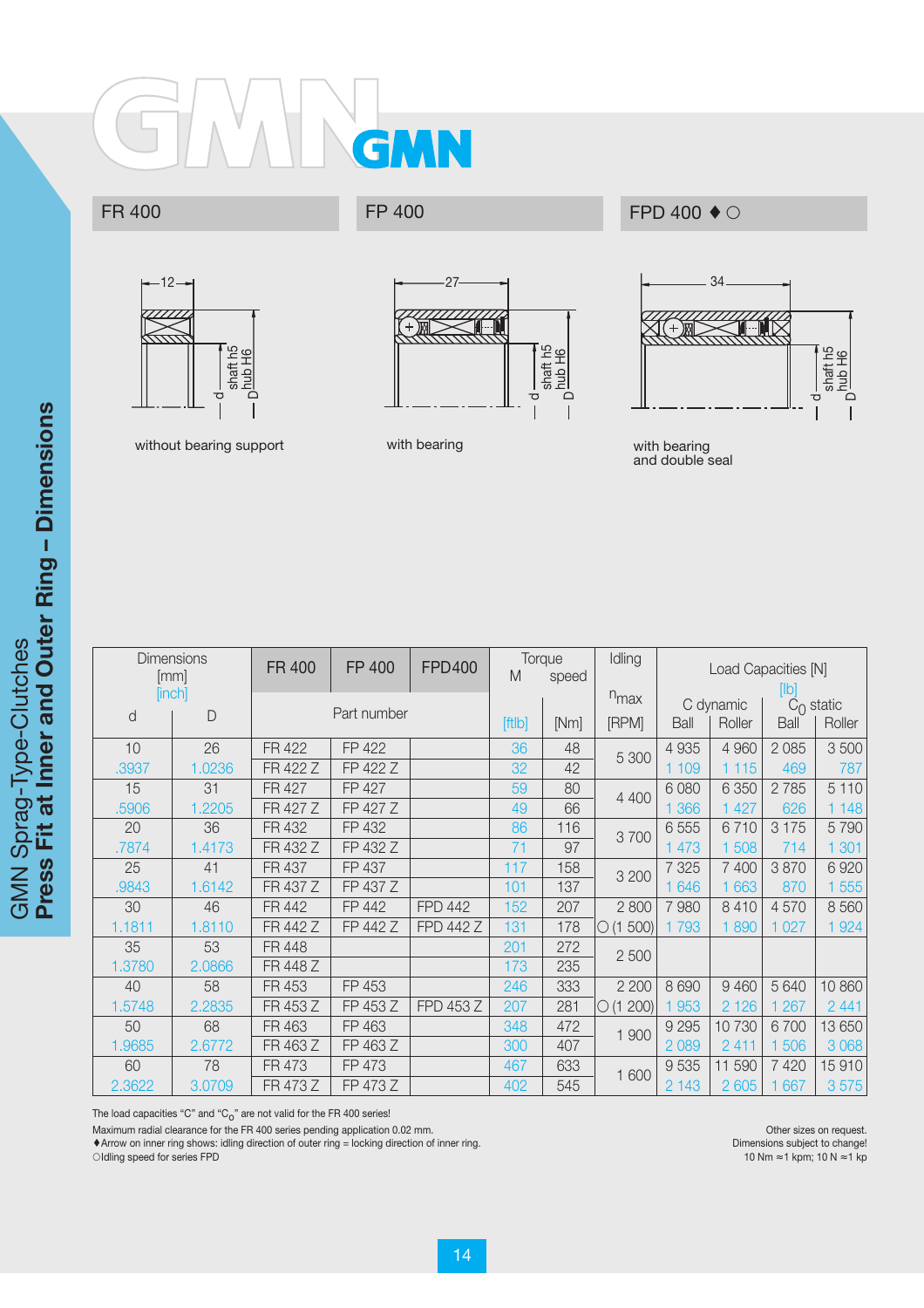#### FRN 400\*





#### FN 400



FND 400  $\bullet$   $\circ$ 



|              | without bearing support             |                  |                      | with bearing          |                |             |                           | with bearing<br>and double seal |                     |             |                       |
|--------------|-------------------------------------|------------------|----------------------|-----------------------|----------------|-------------|---------------------------|---------------------------------|---------------------|-------------|-----------------------|
|              | <b>Dimensions</b><br>[mm]<br>[inch] | FRN 400*         | <b>FN 400</b>        | <b>FND400◆</b>        |                | Torque<br>M | Idling<br>speed           |                                 | Load Capacities [N] |             | [lb]                  |
| d            | D                                   |                  | Part number          |                       | [ftlb]<br>[Nm] |             | $n_{\text{max}}$<br>[RPM] | Ball                            | C dynamic<br>Roller | <b>Ball</b> | $C0$ static<br>Roller |
| 10           | 31                                  | <b>FRN 427</b>   |                      |                       | 59<br>80       |             |                           |                                 |                     |             |                       |
| .3937        | 1.2205                              | <b>FRN 427 Z</b> |                      |                       | 49             | 66          | 4 4 0 0                   |                                 |                     |             |                       |
| 12           | 36                                  | <b>FRN 432</b>   |                      |                       | 86             | 116         |                           |                                 |                     |             |                       |
| .4724        | 1.4173                              | <b>FRN 432 Z</b> |                      |                       | 71             | 97          | 3700                      |                                 |                     |             |                       |
| 15           | 41                                  | <b>FRN 437</b>   | <b>FN 437</b>        | <b>FND 437</b>        | 117            | 158         | 3 2 0 0                   | 7 3 2 5                         | 7 400               | 3870        | 6920                  |
| .5906        | 1.6142                              | <b>FRN 437 Z</b> | FN 437 Z             | FND 437 Z+            | 101            | 137         | O(1700)                   | 1 646                           | 1 6 6 3             | 870         | 1 5 5 5               |
| 20           | 46                                  | <b>FRN 442</b>   | <b>FN 442</b>        | <b>FND 442</b><br>$+$ | 152            | 207         | 2800                      | 7980                            | 8 4 1 0             | 4570        | 8 5 6 0               |
| .7874        | 1.8110                              | <b>FRN 442 Z</b> | FN 442 Z+            | <b>FND 442 Z</b>      | 131            | 178         | (1500)<br>◡               | 1793                            | 1890                | 1 0 27      | 1924                  |
| 25           | 58                                  | <b>FRN 453</b>   | <b>FN 453</b><br>$+$ | <b>FND 453</b>        | 246            | 333         | 2 2 0 0                   | 8 6 9 0                         | 9 4 6 0             | 5 6 4 0     | 10 860                |
| .9843        | 2.2835                              | <b>FRN 453 Z</b> | FN 453 Z             | <b>FND 453 Z</b>      | 207            | 281         | O(1200)                   | 1953                            | 2 1 2 6             | 1 2 6 7     | 2 4 4 1               |
| 30           | 64                                  | <b>FRN 459</b>   | <b>FN 459</b><br>$+$ | <b>FND 459</b>        | 305            | 414         | 2 0 0 0                   | 8 8 0 5                         | 10 560              | 6010        | 13 050                |
| 1.1811       | 2.5197                              | <b>FRN 459 Z</b> | FN 459 Z             | <b>FND 459 Z</b>      | 263            | 357         | O(1100)                   | 1979                            | 2 3 7 3             | 1 3 5 1     | 2933                  |
| 35           | 68                                  | <b>FRN 463</b>   |                      |                       | 348            | 472         | 1 900                     |                                 |                     |             |                       |
| 1.3780       | 2.6772                              | <b>FRN 463 Z</b> |                      |                       | 300            | 407         |                           |                                 |                     |             |                       |
| 40           | 75                                  | <b>FRN 470</b>   | $FN 470 +$           | <b>FND 470</b>        | 429            | 583         |                           |                                 | 1700 9645 11690     | 7405        | 15 870                |
| 1.5748       | 2.9528                              | <b>FRN 470 Z</b> | <b>FN 470 Z</b>      | <b>FND 470 Z</b>      | 370            | 502         | $\bigcirc$ (1 000)        | 2 1 6 8                         | 2 6 27              | 1 6 6 4     | 3566                  |
|              | 78                                  | <b>FRN 473</b>   |                      |                       | 467            | 633         | 1 600                     |                                 |                     |             |                       |
| 45<br>1.7717 | 3.0709                              | <b>FRN 473 Z</b> |                      |                       | 402            | 545         |                           |                                 |                     |             |                       |

 $\circ$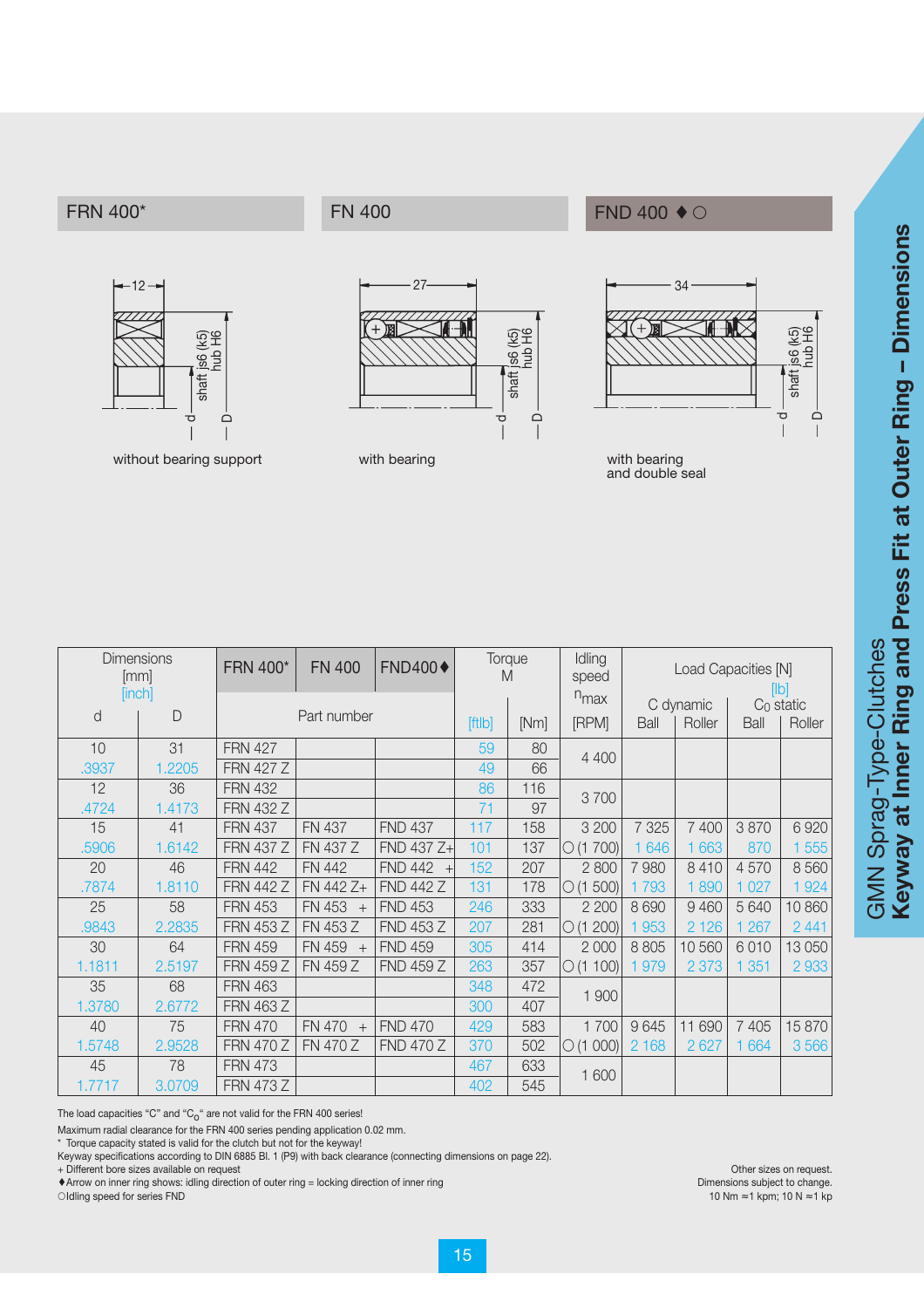

Engagement direction of inner ring only important for type FK 62 . .-RS



Dimensions in accordance with DIN 625, series 62, row 02

The "open" and "2RS" style are the standard program. With these types it is not necessary to specify clutch engagement direction. With the "RS" style it is necessary to specify clutch engagement direction as shown beside. The "RS" and "2RS" style are shipped grease lubricated for the life-time. Specification DIN 620 states that the radial clearance will be C2 to C5 after installation is completed. Should C2 be desired, it is necessary that the shaft diameter is manufactured at the high limit of the tolerance zone and the diameter of the housing bore is manufactured at the lowest limit.



|        |        | Dimensions [mm] |     |          |                |                 |                 |           |                       |           |                    | M      | Idling           |         | Load Capacities [N] |
|--------|--------|-----------------|-----|----------|----------------|-----------------|-----------------|-----------|-----------------------|-----------|--------------------|--------|------------------|---------|---------------------|
|        |        | [inch]          |     |          |                |                 |                 |           | <b>Catalog Number</b> |           |                    | [Nm]   | speed            | [inch]  |                     |
|        |        |                 |     |          |                |                 |                 |           |                       |           |                    | [ftlb] |                  | С       | $C_0$               |
|        | $\Box$ |                 |     | $b^{P9}$ |                |                 |                 |           |                       |           |                    |        | $n_{\text{max}}$ |         |                     |
| d      |        | $\mathsf B$     |     |          |                |                 |                 |           |                       |           |                    |        | [1/min]          | dyn.    | static              |
| 17     | 40     | 12              |     | 5        | .2             | FK.             | 6203            |           |                       | FK.       | 6203-RS            | 40     |                  | 6 5 5 5 | 3 1 7 5             |
| .6693  | .5748  | .4724           | .04 | 1968     | .0472          |                 | <b>FKN 6203</b> |           |                       |           | <b>FKN 6203-RS</b> | 29.5   | 3700             | 1.473   | 0.714               |
| 20     | 47     | 14              | 1.5 | 6        | 1.6            | FK.             | 6204            | <b>FK</b> | 6204-2RS              | <b>FK</b> | 6204-RS            | 55     |                  | 7 3 2 5 | 3870                |
| .7874  | .8504  | .5512           | .06 | .2362    | .063           |                 | <b>FKN 6204</b> |           | <b>FKN 6204-2RS</b>   |           | <b>FKN 6204-RS</b> | 40.5   | 3 200            | 1.646   | 0.870               |
| 25     | 52     | 15              | 1.5 | 8        | $\overline{2}$ | FK.             | 6205            | FK.       | 6205-2RS              | <b>FK</b> | 6205-RS            | 93     |                  | 7980    | 4570                |
| .9843  | 2.0472 | .5906           | .06 | .315     | .0787          |                 | <b>FKN 6205</b> |           | <b>FKN 6205-2RS</b>   |           | <b>FKN 6205-RS</b> | 69     | 2 800            | 1.793   | 1.027               |
| 30     | 62     | 16              | 1.5 | 8        | $\overline{2}$ | <b>FK</b>       | 6206            | FK.       | 6206-2RS              | <b>FK</b> | 6206-RS            | 130    |                  | 8 4 5 0 | 5 2 9 0             |
| 1.1811 | 2.4409 | .6299           | .06 | .315     | 0787           |                 | <b>FKN 6206</b> |           | <b>FKN 6206-2RS</b>   |           | <b>FKN 6206-RS</b> | 96     | 2 4 0 0          | 1.899   | 1.189               |
| 35     | 72     | 17              | 2.7 | 10       | 3.3            | FK.             | 6207            | FK.       | 6207-2RS              | <b>FK</b> | 6207-RS            | 202    |                  | 9 2 9 5 | 6700                |
| .3780  | 2.8346 | .6693           | .10 | .393     | .130           | <b>FKN 6207</b> |                 |           | <b>FKN 6207-2RS</b>   |           | <b>FKN 6207-RS</b> | 149    | 900              | 2.089   | 1.506               |
| 20     | 52     | 15              | 1.5 | 6        | $\overline{2}$ |                 |                 | FK        | 6304-2RS              |           |                    | 93     |                  | 7980    | 4570                |
| .7874  | 2.0472 | .5906           | .06 | .2362    | .0787          |                 |                 |           |                       |           |                    | 69     | 2 800            | 1.793   | 1.027               |

The torque capacieties for the FKN 62 . . series are only valid for the clutches, but not for the keyways! Keyway specifications according to DIN 6885 Bl. 3 P9 with back clearance. (Conversion factors see page 22). 
<br>Arrow at inner ring shows: idling direction of outer ring = locking direction of inner ring. Arrow at inner ring shows: idling direction of outer ring = locking direction of inner ring

Size 6207: Housing tolerance N6 keyway depth according DIN 6885 Blatt 1 10 Nm <sup>≈</sup> 1 kpm; 10 N <sup>≈</sup> 1 kp ♦

♦

GMN Sprag-Type-Clutches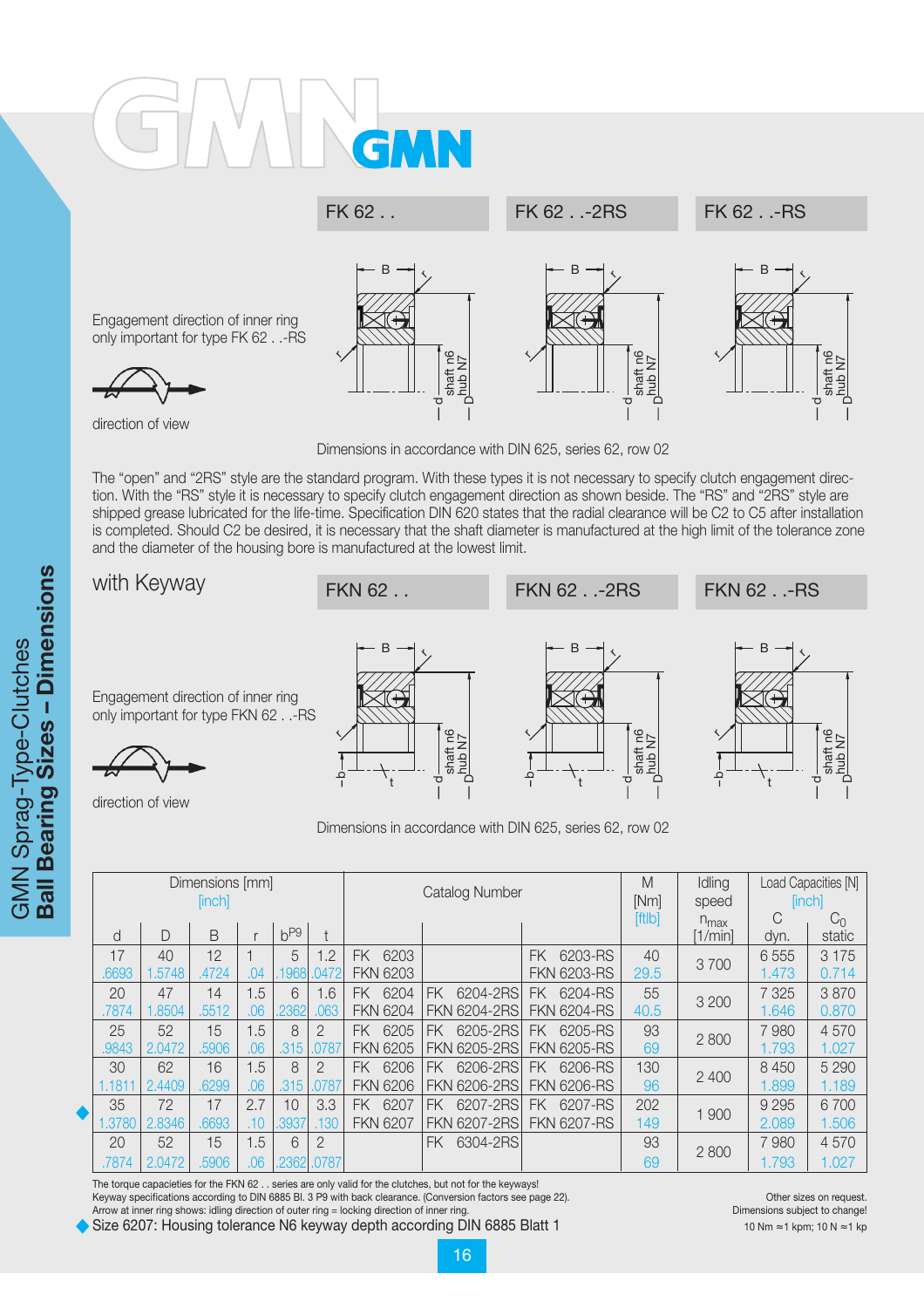#### RA 400





backstop direction at inner ring

direction of view

Backstops of series RA 400 can be used as indexing elements too.

|        |         | Dimensions [mm] |       |       |        |               | Catalog         |                    | Torque | Idling    |         | Load Capacities [N] |         |              |
|--------|---------|-----------------|-------|-------|--------|---------------|-----------------|--------------------|--------|-----------|---------|---------------------|---------|--------------|
|        |         | [inch]          |       |       |        |               | <b>Number</b>   | M                  |        | speed     |         | llb                 |         |              |
|        |         |                 |       |       |        |               |                 |                    |        | $n_{max}$ |         | C dynamic           |         | $C_0$ static |
| d      | D       | A               | B     | С     | Ε      | F             |                 | iftlb <sup>'</sup> | [Nm]   | [RPM]     | Ball    | Roller              | Ball    | Roller       |
| 15     | 65      | 12              | 32    | 10    | 47     | 62            | <b>RA 437</b>   | 117                | 158    | 700       | 7 3 2 5 | 7 400               | 3870    | 6920         |
| .5906  | 2.5590  | .4724           | .2598 | .3937 | .8504  | 2.4409        | <b>RA 437 Z</b> | 101                | 137    |           | 640     | 663                 | 870     | 555          |
| 20     | 75      | 16              | 36    | 12    | 54     | 72            | <b>RA 442</b>   | 152                | 207    | 500       | 7980    | 8410                | 4570    | 8 5 6 0      |
| .7874  | 2.9528  | .6299           | .4173 | .4724 | 1260   | 2.8346        | RA 442 Z        | 131                | 178    |           | 793     | 890                 | 027     | 924          |
| 25     | 90      | 16              | 45    | 16    | 62     | 84            | <b>RA 453</b>   | 246                | 333    | 200       | 8690    | 9 4 6 0             | 5 6 4 0 | 10 860       |
| .9843  | 3.5433  | .6299           | .771  | .6299 |        | 2.4409 3.3070 | RA 453 Z        | 207                | 281    |           | 953     | 2 1 2 6             | 267     | 2 4 4 1      |
| 30     | 100     | 16              | 50    | 16    | 68     | 92            | <b>RA 459</b>   | 305                | 414    | 100       | 8 8 0 5 | 10 560              | 6010    | 13 050       |
| 1.181  | 13.9370 | .6299           | .9685 | .6299 | 2.6772 | 3.6220        | <b>RA 459 Z</b> | 263                | 357    |           | 979     | 2 3 7 3             | 351     | 2 9 3 3      |
| 40     | 110     | 20              | 50    | 20    | 85     | 112           | <b>RA 470</b>   | 429                | 583    | 000       | 9645    | 11 690              | 7 4 0 5 | 15 870       |
| 1.5748 | 4.3307  | .7844           | .9685 | .7874 | 3.3465 | 4.4494        | <b>RA 470 Z</b> | 370                | 502    |           | 2 1 6 8 | 2 6 27              | 664     | 3566         |

Keyway specifications according to DIN 6885 Bl. 1 (P9) with back clearance. (connecting dimensions on page 22). Character on request. Character on request. Hole C in momentum lever may be ordered threaded, with pivot stud or as a slotted hole at extra cost. Dimensions subject to change. Dimensions subject to change. Arrow at inner ring shows locking direction of inner ring. 10 Nm ≈ 1 kpm; 10 N ≈ 1 kp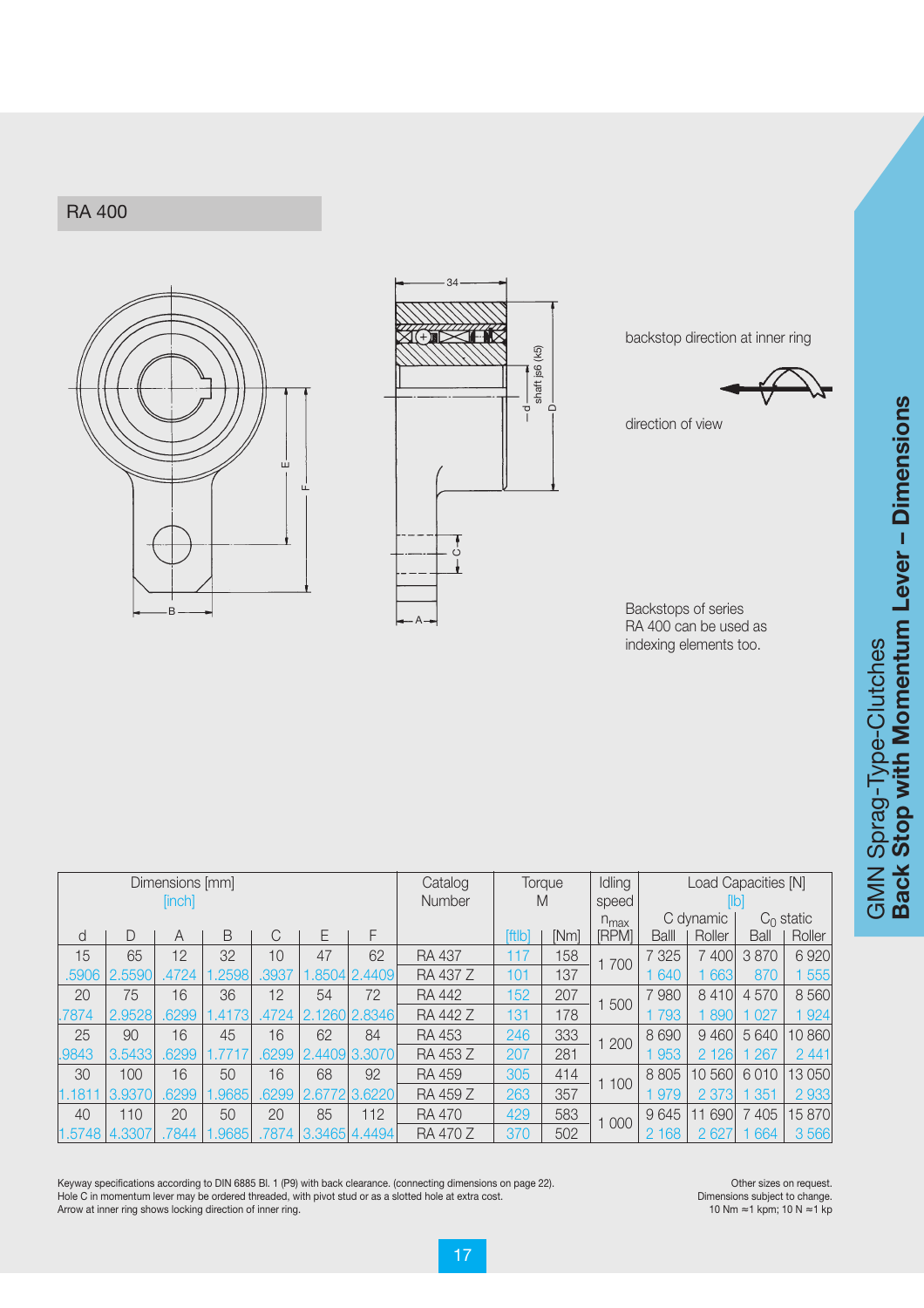

Proper lubrication with only qualified lubricants is the prerequisite for achievement of highest efficiency of our high quality clutches.

Only with use of oil or grease lubricants as specified in Tables 1 to 3 GMN will warrant their freewheel-clutches and their trouble free function.

GMN will supply on request, factory lubricant specifications for your specific operating temperature range.

Please consult with our technical staff if operating temperatures are in the upper or lower temperature tolerance range.

Whenever possible, use only oil or oil mist lubrication rather than grease lubrication. For oilmist lubrication – please use oils as per table 1 e.g. HM 10 or HM 32.

#### Oil

|          |                                                 | Operating Temperature Range at GMN Clutch |                                   |
|----------|-------------------------------------------------|-------------------------------------------|-----------------------------------|
| Table 1  | $-15^{\circ}$ C to + 30 $^{\circ}$ C $^{\circ}$ | 15 °C to 90 °C                            | $60 \degree C$ to 120 $\degree C$ |
|          | $+ 5$ °F to $+ 86$ °F                           | $-59$ °F to 194 °F                        | 140 °F to 248 °F                  |
| Oil Type | Hydraulic Oil HM 10                             | Hydraulic Oil HM 32                       | Hydraulic Oil HM 100              |

|          |                      | Operating Temperature Range at GMN Clutch |                                    |
|----------|----------------------|-------------------------------------------|------------------------------------|
| Table 2  | $-15 °C$ to $+30 °C$ | 15 °C to 90 °C                            | $60^{\circ}$ C to 120 $^{\circ}$ C |
|          | $+ 5$ °F to + 86 °F  | 59 °F to 194 °F                           | 140 °F to 248 °F                   |
| Oil Type |                      | HD-Motor Oil SAE 10 W                     | HD Motor Oil SAE 30                |
|          |                      | ATE DEXRON II D or III                    |                                    |

Oil lubricants described in Table 2 are from the automotive sector. These lubricants can easily be obtained at

automotive supply outlets and are excellent for the lubrication of our freewheel-clutches.

Lubricant qualification: HD-Motor Oil SAE 10 W or SAE 30 is equal to "API-Service SF/CC" and "MIL-L 46152 B".

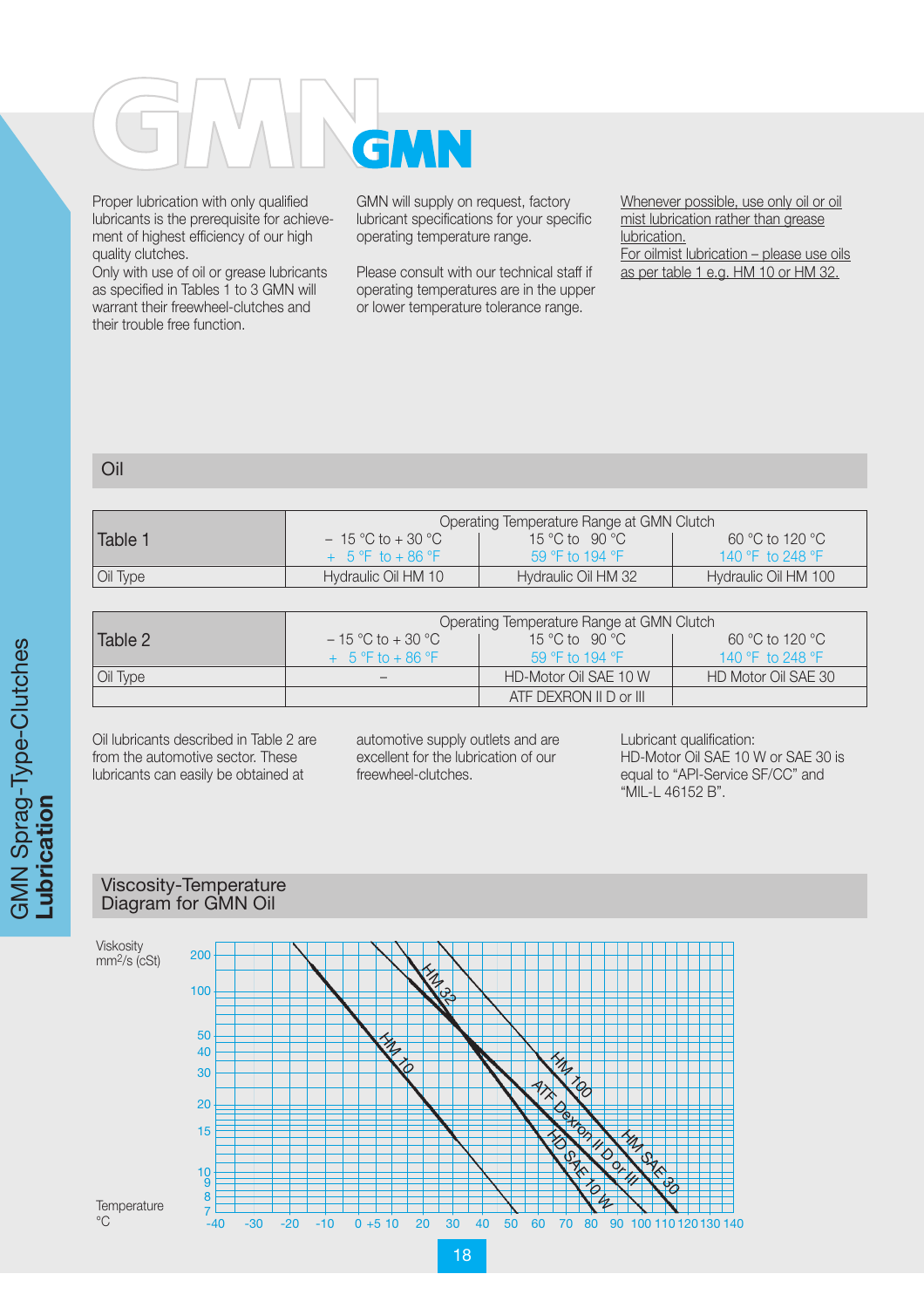Important: Oils shown in table 1 and table 2 are only to be mixed with oils of the same qualification. That means **ATF** oil with ATF oil. HD-motor oil with HDmotor oil, hydraulic oil with hydraulic oil; but not ATF oil with motor oil or hydraulic oil etc.

If there is any change of oil from one qualification to the other it is absolutely necessary to clean the freewheel-clutch and mating parts with cleaning or test benzine. Never use trichloroethylene or perchlorethylene.

The oil level should be in relation to the size of the freewheel-clutch. In normal installation position, not operating, one third of the clutch should be submerged in oil.

For oil mist lubrication systems GMN recommends ample clean oil, free of moisture, be sprayed directly onto clutches.

Open or unsealed housings should be inspected frequently – at least dayly – for proper lubrication level.

Our double sealed freewheel-clutches (series FND and FPD) are filled with an oil for operating temperature range 15 °C to 90 °C if not specially ordered.

Table 3

#### Grease

Greases from different manufactures may not be compatible. Consult with GMN for proper lubrication recommendations

There is no universal grease for all service and operating conditions. Table 3 below lists suitable grease types and characteristics for GMN freewheelclutches.

Table 3 shows a selection of the favoured greases and their specifications.

| Producer              | Grease Type                                  | Saponi-<br>fication | Oilbase | Consistence<br>NLGI)<br><b>DIN 51818</b> | Operating<br>Temperature<br>at GMN free-<br>wheel-clutch | Characteristics                                                                                                             |
|-----------------------|----------------------------------------------|---------------------|---------|------------------------------------------|----------------------------------------------------------|-----------------------------------------------------------------------------------------------------------------------------|
| Klüber<br>Lubrication | <b>ISOFLEX</b><br>LDS 18<br><b>SPECIAL A</b> | Lithium             | Ester   | $\overline{2}$                           | $-30+120$ °C<br>$-22+248$ °F                             | Deep temperature and longterm<br>grease with high resistance to<br>aging and corrosion.                                     |
| Shell                 | Alvania<br><b>RS</b>                         | Lithium             | Mineral | 2                                        | $-10+120 °C$<br>$+14+248$ °F                             | Longterm grease with high<br>resistance to aging and corrosion.<br>Very high purity is achieved by<br>additional filtering. |

GMN only uses ball and roller bearing grease which is continually monitored for maximum quality and maximum clutch life.

GMN can not endorse or guarantee the quality of lubricants, purchased by their customers to be used with GMN clutches.

Sealed ball bearing clutches "RS" and "2RS" are shipped grease lubricated with grease type Isoflex LDS 18 Special A, if not specially ordered.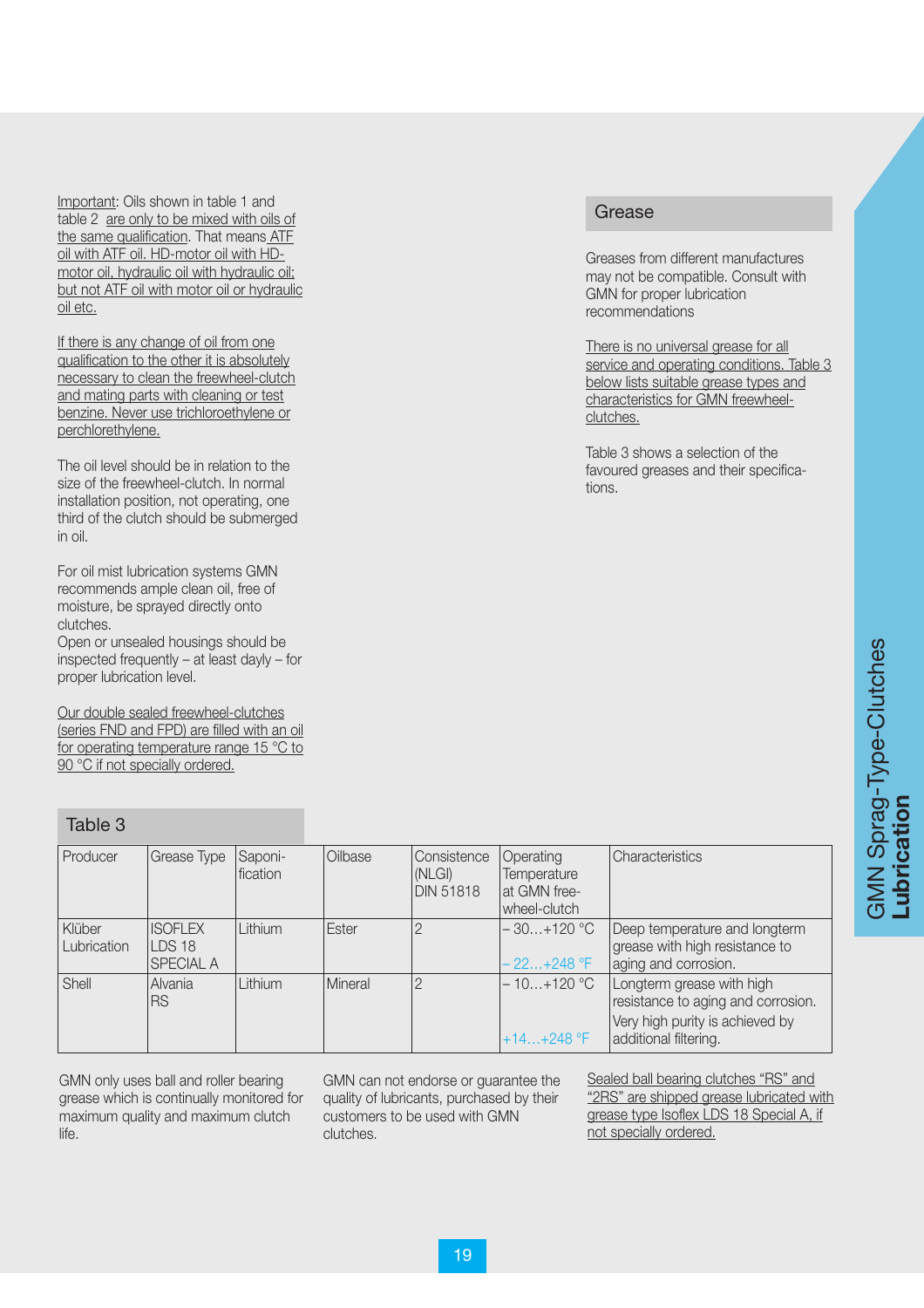# GMN



Right: Axial retainer for

Axial supports on both sides of the

FE 400S from the outside.

FE 400 and FE 400Z

Pressfit for freewheelclutch ring sufficient, no danger of slippage.

# **GMN Sprag-Type-Clutches**<br>**Application and Installation Application and Installation**GMN Sprag-Type-Clutches

## inner ring. insert clutch: from the inside.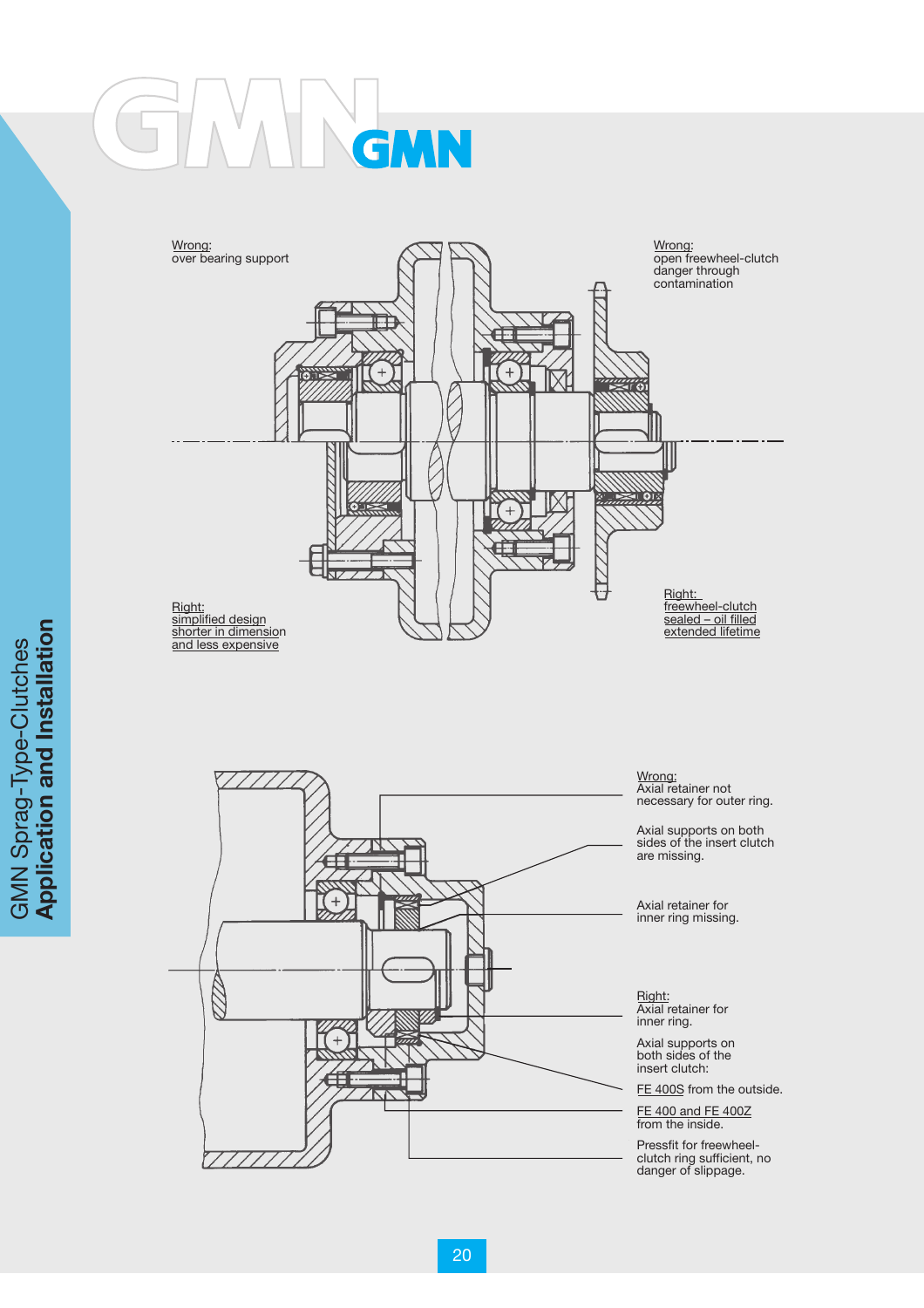Four freewheel-clutches of model FE used in a parallel assembly, safe torque transfer is achieved by a predesignated outside diameter and optimum utilization of space.

The restoring forces from the driven side are much smaller than the forward driving moment. This is why the backstop is of a lower torque design.



#### Indexing mechanism

This example shows three functions of freewheel-clutches:

Indexing element Backstop <u>Overrunning clutch</u>

When the machine is operated: the lever will move backward and forward, the shaft is intermittently driven and will overrun the standing crank handle.

Should a restoring force develop from the driven side it is supported through the backstop.

In case of additional need of lubrication or at failure of the machine drive, the shaft can be activated by the crank handle. Thus all functions of the indexing element and overrunning clutch are reversed.

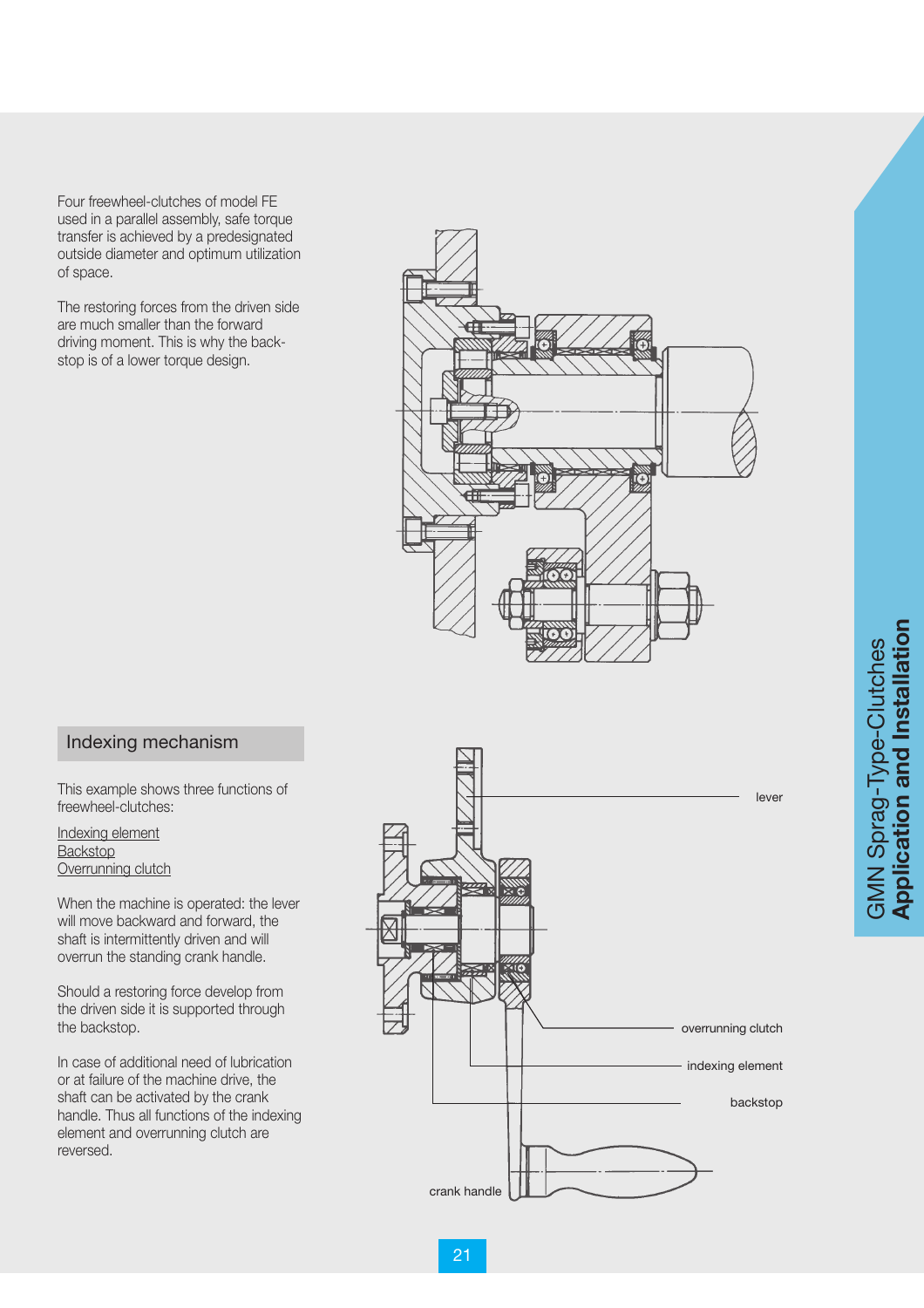#### $\sqrt{\phantom{2}}$  $N_A$  $\overline{\phantom{a}}$ GMN

| <b>Shaft</b>                                     |                                         |                                                                         |                                  |                                                             |                |                                                       |                                                 |                |                                                 |                                               |                |                                               |                      |                                                  |              | Extract of DIN 7160                              |
|--------------------------------------------------|-----------------------------------------|-------------------------------------------------------------------------|----------------------------------|-------------------------------------------------------------|----------------|-------------------------------------------------------|-------------------------------------------------|----------------|-------------------------------------------------|-----------------------------------------------|----------------|-----------------------------------------------|----------------------|--------------------------------------------------|--------------|--------------------------------------------------|
| Normal Size                                      |                                         |                                                                         |                                  |                                                             |                |                                                       |                                                 |                | Shaft Tolerance in $0.001$ mm = $.000039$ inch  |                                               |                |                                               |                      |                                                  |              |                                                  |
| mm<br>Above                                      | 3                                       |                                                                         | 6                                | 10                                                          |                | 18                                                    | 30                                              |                | 50                                              | 80                                            |                | 120                                           |                      | 180                                              |              | 250                                              |
| To                                               | 6                                       |                                                                         | 10                               | 18                                                          |                | 30                                                    | 50                                              |                | 80                                              | 120                                           |                | 180                                           |                      | 250                                              |              | 315                                              |
| <b>Tolerance Zone</b><br>5                       | 0<br>5                                  | $\qquad \qquad -$                                                       | $\Omega$<br>6                    | $\overline{0}$<br>8<br>$\overline{\phantom{m}}$             |                | $\overline{0}$<br>$\overline{9}$<br>$\qquad \qquad -$ | $\overline{0}$<br>$-11$                         |                | $\overline{0}$<br>$-13$                         | 15<br>$\overline{\phantom{a}}$                | $\Omega$       | $\qquad \qquad -$                             | $\overline{0}$<br>18 | $\overline{0}$<br>20<br>$\overline{\phantom{0}}$ |              | $\overline{0}$<br>23<br>$\overline{\phantom{0}}$ |
| h.<br>6                                          | 0<br>8                                  |                                                                         | $\overline{0}$<br>$\mathcal{G}$  | $\Omega$<br>$-11$                                           |                | $\overline{0}$<br>$-13$                               | $\overline{0}$<br>$-16$                         |                | $\overline{0}$<br>$-19$                         | 22                                            | $\overline{0}$ | $\qquad \qquad -$                             | $\overline{0}$<br>25 | $\overline{0}$<br>29<br>$\qquad \qquad -$        |              | $\overline{0}$<br>32                             |
| 6                                                | 4<br>$\! +$<br>$\overline{4}$           | $+$                                                                     | 4.5<br>4.5                       | 5.5<br>$\! +$<br>5.5<br>$\overline{\phantom{m}}$            |                | 6.5<br>$\! +$<br>6.5<br>$\qquad \qquad -$             | 8<br>$\boldsymbol{+}$<br>8<br>$\qquad \qquad -$ |                | 9.5<br>$\boldsymbol{+}$<br>9.5                  | 11<br>11<br>$\qquad \qquad -$                 |                | $\boldsymbol{+}$<br>$\qquad \qquad -$         | 12.5<br>12.5         | $^{+}$<br>$\qquad \qquad -$                      | 14.5<br>14.5 | 16<br>$+$<br>16<br>$\qquad \qquad -$             |
| js<br>$\overline{7}$                             | 6<br>6                                  | $+$                                                                     | 7.5<br>7.5                       | $\mathcal{G}$<br>$+$<br>$\overline{9}$<br>$\qquad \qquad -$ |                | $+10.5$<br>$-10.5$                                    | $+12.5$<br>$-12.5$                              |                | $+15$<br>$-15$                                  | $\qquad \qquad +$<br>$\overline{\phantom{a}}$ | 17.5<br>17.5   | $\, +$<br>$\overline{\phantom{a}}$            | 20<br>20             | 23<br>$+$<br>23<br>$\qquad \qquad -$             |              | 26<br>$+$<br>26<br>$\qquad \qquad -$             |
| 5                                                | 6<br>$\! +$<br>$\mathbf{1}$<br>$^{+}$   | $^{+}$<br>$\! +$                                                        | $\overline{7}$<br>1              | $\overline{9}$<br>$^{+}$<br>$\mathbf 1$<br>$^{+}$           |                | $+11$<br>$+2$                                         | $+13$<br>$+2$                                   |                | $+15$<br>$+2$                                   | 18<br>$\boldsymbol{+}$<br>$^{+}$              | 3              | $^{+}$                                        | 21<br>3              | 24<br>$\overline{4}$<br>$^{+}$                   |              | 27<br>4<br>$^{+}$                                |
| k<br>6                                           | 9<br>$^{+}$<br>$\overline{1}$<br>$^{+}$ | $^{+}$                                                                  | $+10$<br>$\mathbf{1}$            | $+12$<br>$\overline{1}$<br>$^{+}$                           |                | $+15$<br>$+2$                                         | $+18$<br>$+2$                                   |                | $+21$<br>$+2$                                   | 25<br>$^{+}$<br>$\boldsymbol{+}$              | 3              | $^{+}$                                        | 28<br>3              | 33<br>$^{+}$<br>$\overline{4}$<br>$\! +$         |              | 36<br>$\overline{4}$<br>$^{+}$                   |
| 6                                                | $+16$<br>8<br>$^{+}$                    |                                                                         | $+19$<br>$+10$                   | $+23$<br>$+12$                                              |                | $+28$<br>$+15$                                        | $+33$<br>$+17$                                  |                | $+39$<br>$+20$                                  | 45<br>$^{+}$<br>23<br>$^{+}$                  |                | $^{+}$<br>$^{+}$                              | 52<br>27             | 60<br>$+$<br>31<br>$^{+}$                        |              | 66<br>$+$<br>34<br>$\! +$                        |
| n<br>7                                           | $+20$<br>8<br>$^{+}$                    |                                                                         | $+25$<br>$+10$                   | $+30$<br>$+12$                                              |                | $+36$<br>$+15$                                        | $+42$<br>$+17$                                  |                | $+50$<br>$+20$                                  | 58<br>23<br>$^{+}$                            |                | $^{+}$                                        | 67<br>27             | 77<br>$\! +$<br>31<br>$^{+}$                     |              | 86<br>$\! +$<br>34<br>$^{+}$                     |
| Housing                                          |                                         |                                                                         |                                  |                                                             |                |                                                       |                                                 |                |                                                 |                                               |                |                                               |                      |                                                  |              |                                                  |
| Normal Size                                      |                                         | Extract of DIN 7161<br>Housing Tolerance in $0.001$ mm = $.000039$ inch |                                  |                                                             |                |                                                       |                                                 |                |                                                 |                                               |                |                                               |                      |                                                  |              |                                                  |
| mm                                               |                                         | 3<br>6                                                                  |                                  |                                                             |                |                                                       |                                                 |                |                                                 |                                               |                |                                               |                      |                                                  |              |                                                  |
| Above<br>To                                      | 6                                       |                                                                         | 10                               | 10<br>18                                                    |                | 18<br>30                                              | 30<br>50                                        |                | 50<br>80                                        | 80<br>120                                     |                | 120<br>180                                    |                      | 180<br>250                                       |              | 250<br>315                                       |
| <b>Tolerance Zone</b><br>6                       | 8<br>$+$<br>0                           | $+$                                                                     | $\overline{9}$<br>$\overline{0}$ | $+11$<br>0                                                  |                | $+13$<br>$\overline{0}$                               | $+16$<br>0                                      |                | $+19$<br>0                                      | 22<br>$^{+}$                                  | $\theta$       | $+$                                           | 25<br>0              | 29<br>$+$                                        | 0            | 32<br>$+$<br>$\overline{0}$                      |
| Н.<br>$\overline{7}$                             | $+12$<br>$\overline{0}$                 |                                                                         | $+15$<br>$\overline{0}$          | $+18$<br>0                                                  |                | $+21$<br>$\overline{0}$                               | $+25$<br>0                                      |                | $+30$<br>$\overline{0}$                         | 35<br>$^{+}$                                  | $\Omega$       | $+$                                           | 40<br>0              | 46<br>$+$                                        | $\Omega$     | 52<br>$+$<br>$\Omega$                            |
| $\overline{7}$<br>$\hbox{N}$                     | $\overline{4}$<br>$-16$                 |                                                                         | $\overline{4}$<br>$-19$          | 5<br>$\overline{\phantom{0}}$<br>$-23$                      |                | $-7$<br>$-28$                                         | $-8$<br>$-33$                                   |                | $\overline{9}$<br>$-39$                         | 10<br>45<br>$\qquad \qquad -$                 |                | $\overline{\phantom{0}}$<br>$\qquad \qquad -$ | 12<br>52             | 14<br>$\overline{\phantom{m}}$<br>60             |              | 14<br>66                                         |
| Keyway and Key                                   |                                         |                                                                         |                                  |                                                             |                |                                                       |                                                 |                |                                                 |                                               |                |                                               |                      | Extract of DIN 6885 Bl. 1                        |              |                                                  |
| Normal Size Shaft<br>mm                          |                                         |                                                                         |                                  |                                                             |                |                                                       |                                                 |                | Keyway Tolerance in $0.001$ mm = $.000039$ inch |                                               |                |                                               |                      |                                                  |              |                                                  |
| Above<br>To                                      | 8<br>10                                 | 10<br>12                                                                | 12<br>17                         | 17<br>22                                                    | 22<br>30       | 30<br>38                                              | 38<br>44                                        | 44<br>50       | 50<br>58                                        | 58<br>65                                      |                | 65<br>75                                      | 75<br>85             | 85<br>95                                         | 95<br>110    | 110<br>130                                       |
| Keysize (Width x Height)                         | 3x3                                     | 4x4                                                                     | 5x5                              | 6x6                                                         | 8x7            | 10x8                                                  | 12x8                                            | 14x9           | 16x10 18x11 20x12 22x14 25x14 28x16 32x18       |                                               |                |                                               |                      |                                                  |              |                                                  |
| Tolerance Zone P9<br>for keyway width            | $-6$<br>$-31$                           |                                                                         | $-12$<br>$-42$                   |                                                             |                | $-15$<br>$-51$                                        |                                                 |                | $-18$<br>$-61$                                  |                                               |                |                                               |                      | $-22$<br>$-74$                                   |              | $-26$<br>$-88$                                   |
| Depth of keyway (shaft)                          | 1.8                                     | 2.5                                                                     | 3                                | 3.5                                                         | 4              | 5                                                     | $\sqrt{5}$                                      | 5,5            | 6                                               | $\overline{7}$                                |                | 7,5                                           | 9                    | 9                                                | 10           | 11                                               |
| Depth of keyway (hub)                            | 1.4                                     | 1.8                                                                     | 2.3                              | 2.8                                                         | 3.3            | 3.3                                                   | 3.3                                             | 3.8            | 4.3                                             | 4.4                                           |                | 4.9                                           | 5.4                  | 5.4                                              | 6.4          | 7.4                                              |
| Tolerance Depth (shaft)                          |                                         |                                                                         | $+100$                           |                                                             |                |                                                       |                                                 |                |                                                 |                                               | $+200$         |                                               |                      |                                                  |              |                                                  |
| Keyway and Key                                   |                                         |                                                                         |                                  |                                                             |                |                                                       |                                                 |                |                                                 |                                               |                |                                               |                      |                                                  |              | Extract of DIN 6885 Bl. 3                        |
| Normal Size Shaft<br>mm                          |                                         |                                                                         |                                  |                                                             |                |                                                       |                                                 |                | Keyway Tolerance in $0.001$ mm = $.000039$ inch |                                               |                |                                               |                      |                                                  |              |                                                  |
| Above<br>To                                      | 8<br>10                                 | 10<br>12                                                                | 12<br>17                         | 17<br>22                                                    | 22<br>30       | 30<br>38                                              | 38<br>44                                        | 44<br>50       | 50<br>58                                        | 58<br>65                                      | 75             | 65                                            | 75<br>85             | 85<br>95                                         | 95<br>110    | 110<br>130                                       |
| Keysize (Width x Height)                         |                                         |                                                                         | 5x3                              | 6x4                                                         | 8x5            | 10x6                                                  | 12x6                                            | 14x6           | 16x7                                            | 18x7                                          |                | 20x8                                          | 22x9                 | 25x9                                             |              | 28x1032x11                                       |
| Depth of keyway (shaft)                          |                                         |                                                                         | 1.9                              | 2.5                                                         | 3.1            | 3.7                                                   | 3.9                                             | $\overline{4}$ | 4.7                                             | 4.8                                           |                | 5.4                                           | 6                    | 6.2                                              | 6.9          | 7.6                                              |
| Depth of keyway (hub)<br>Tolerance Depth (shaft) |                                         | $+100$                                                                  | 1.2                              | 1.6                                                         | $\overline{2}$ | 2.4                                                   | 2.2                                             | 2.1            | 2.4                                             | 2.3<br>$+200$                                 | 2.7            |                                               | 3.1                  | 2.9                                              | 3.2          | 3.5                                              |

## GMN Sprag-Type-Clutches<br>Tolerance Table GMN Sprag-Type-Clutches **Tolerance Table**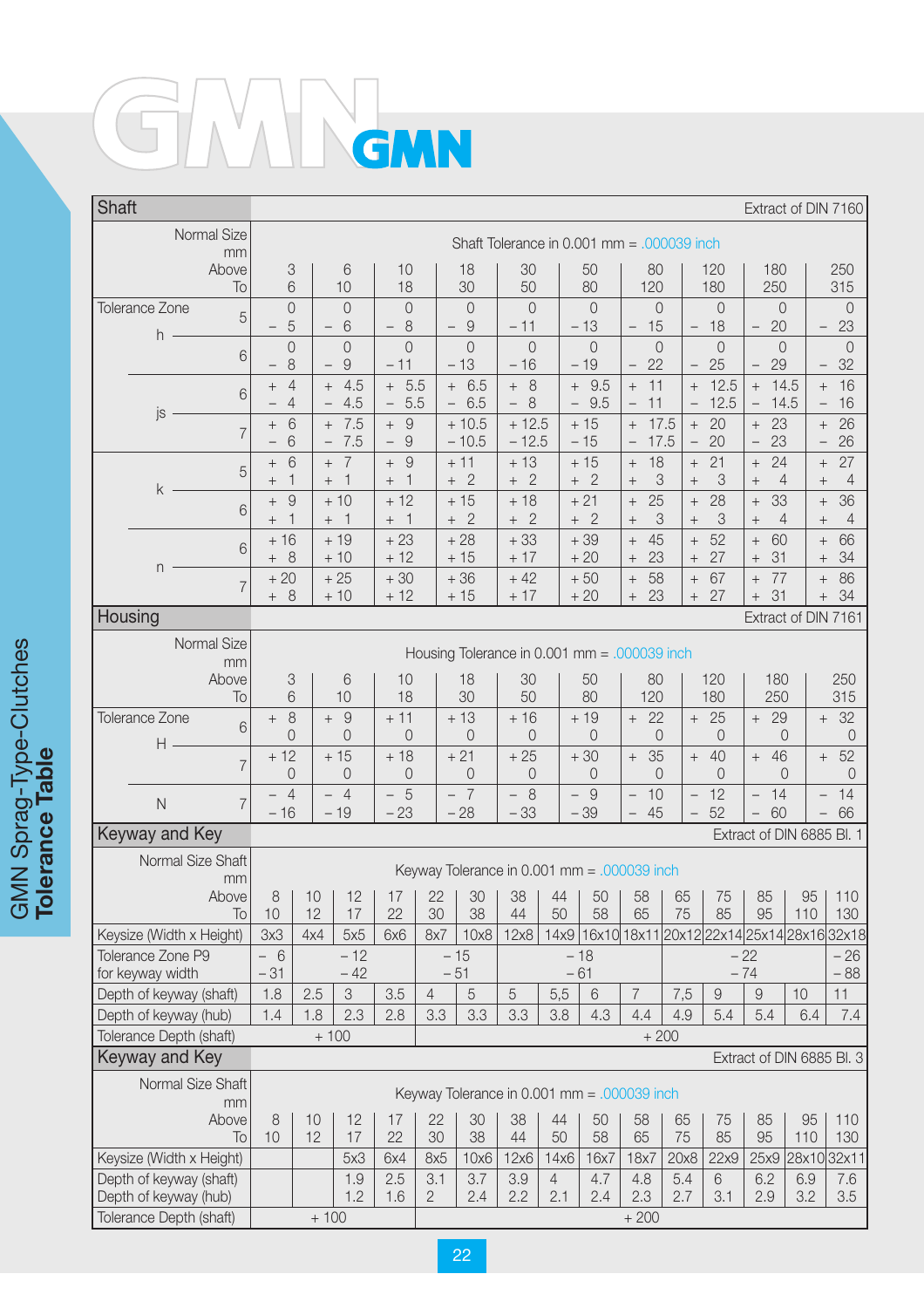With this catalog we showed to you the most important facts about design, function and application of GMN Sprag-Type Freewheel-Clutches Series 400.

It was our intention to give to you some guidelines for the right choice and the correct use of our clutches.

If you are in doubt, whether you have chosen the right clutch element or if you have some additional questions for solving your clutch problem, please do not hesitate to contact our technical staff. We will answer your questions and will discuss your problems with you without any obligation and free of any charges.

Please trust in our experience, because we are offering solutions for clutch problems for many, many years and our philosophy is not only to sell clutches but to satisfy our customers by offering the best solution from the technical side as well as pricewise.

If you have a certain clutch problem, please send as much information as possible, to enable us to find the best product for your application.

### Conversion Factors

| Roller-Ramp-Clutches |  |
|----------------------|--|
|----------------------|--|

In addition to our Sprag-Type-Clutches of series 400 and 8000 GMN offer a large variety of Roller-Ramp-Clutches. Below you will find a list of interchanges with other brands. For more detailed information ask for

catalog 9082 E.



| <b>GMN</b>                                                                                  | Other brands                                                                 |                                                                                     |                                                                 |
|---------------------------------------------------------------------------------------------|------------------------------------------------------------------------------|-------------------------------------------------------------------------------------|-----------------------------------------------------------------|
| VS                                                                                          | <b>NSS</b>                                                                   | <b>AS</b>                                                                           | <b>BSS</b>                                                      |
| <b>VSNU</b>                                                                                 | <b>NFS</b>                                                                   | <b>ASNU</b>                                                                         | <b>BFS</b>                                                      |
| VF                                                                                          | NF                                                                           | AE                                                                                  | <b>BNF</b>                                                      |
| <b>VGF</b>                                                                                  | <b>NFR</b>                                                                   | ANG/ANR                                                                             | <b>BNFR</b>                                                     |
| VGV                                                                                         | <b>RS/BW</b>                                                                 | AV                                                                                  | <b>RS/BF</b>                                                    |
| VGL(P)                                                                                      | <b>GFRN</b>                                                                  | AL(P)                                                                               | GFRS (N)                                                        |
| $VGLF2-D2$<br>$VGI$ $F4-D2$<br><b>VGLF5-D2</b><br><b>VGLF5-D3</b><br>VGLKS-D2<br>VGL  F7-D7 | $GFRF1-F2$<br>GFRF2-F7<br>$GFRF2-F3$<br>GFRF3-F4<br>$GFRFS-F2$<br>GFRN.F5-F6 | ALF2-D2<br>AI $\ldots$ F4-D2<br>$ALF5-D2$<br>$ALF5-D3$<br>AL., KMS-D2<br>AI P.F7-D7 | GFRSD1-D2<br>GFRSD2-D7<br>GFRSD2-D3<br>GFRSD3-D4<br>GFRSN.D5-D6 |

| $1 \text{ mm} = 0.1$                | cm | $1 g = 0.001$          | kg | $1 Nm = 0.1019$ kpm    |       |
|-------------------------------------|----|------------------------|----|------------------------|-------|
| 1 mm = $0.00328$ ft                 |    | $1 g = 0.03527$        | OZ | $1 \text{ Nm} = 0.737$ | ft Ib |
| $1 \text{ mm} = 0.03937 \text{ in}$ |    | $1 g = 0.002205$ lb    |    | $1 Nm = 141.5$ ozin    |       |
| $1 \text{ in } = 25.4$              | mm | $1 oz = 28.35$         | g  | 1 oz in = $0.00707$ Nm |       |
| $1 ft = 304.8$                      | mm | $1 \text{ lb} = 453.6$ | g  | 1 ft lb = 1.3567 Nm    |       |
| $1 ft = 12$                         | in | $1 lb = 16$            | OZ | 1 ft lb = 192          | oz in |
|                                     |    | $1$ kW = 1.34          | hp | $1 hp = 0.746$         | kW    |

#### Please contact:

Paul Müller GmbH & Co. KG Unternehmensbeteiligungen Äußere Bayreuther Straße 230 D-90411 Nürnberg Bereich Freiläufe/Dichtungen Phone (0911) 5691-414/-415/-417 Telefax (0911) 5691-569 e-mail: vertrieb.at@gmn.de Internet: http://www.gmn.de

#### Our local representative The new manufacturing

### programm

- Spindles
- High-precision ball bearings
- Clutches / Seals